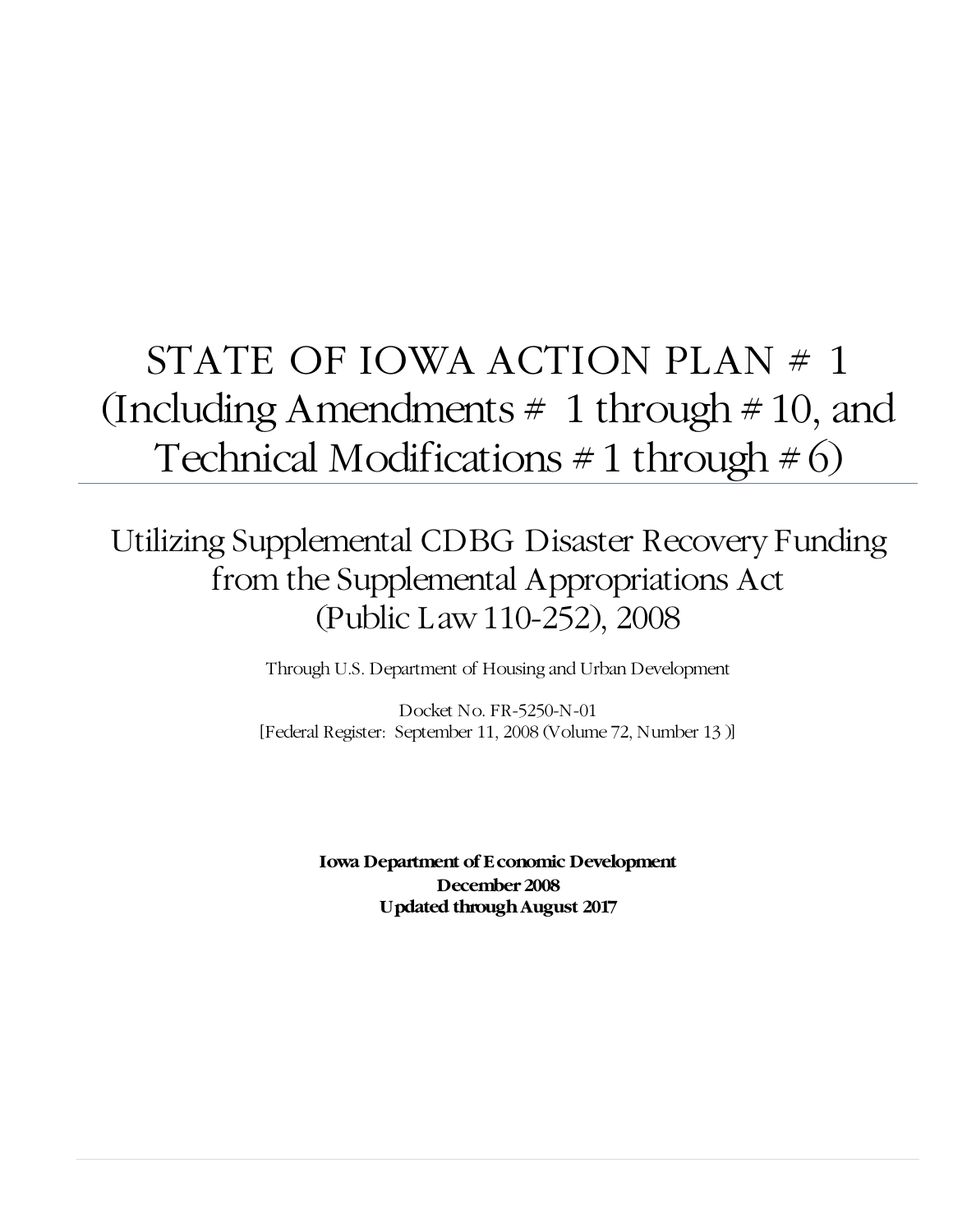# Table of Contents

| PROMOTING HIGH QUALITY, DURABLE, ENERGY EFFICIENT, AND MOLD RESISTANT CONSTRUCTION |  |
|------------------------------------------------------------------------------------|--|
| PROVISION OF ADEQUATE, FLOOD-RESISTANT HOUSING FOR ALL INCOME GROUPS THAT LIVED IN |  |
|                                                                                    |  |
| <b>Housing Activities</b>                                                          |  |
| <b>Economic Development</b>                                                        |  |
| Public facilities and services                                                     |  |
|                                                                                    |  |
|                                                                                    |  |
| Administration                                                                     |  |
|                                                                                    |  |
|                                                                                    |  |
|                                                                                    |  |
|                                                                                    |  |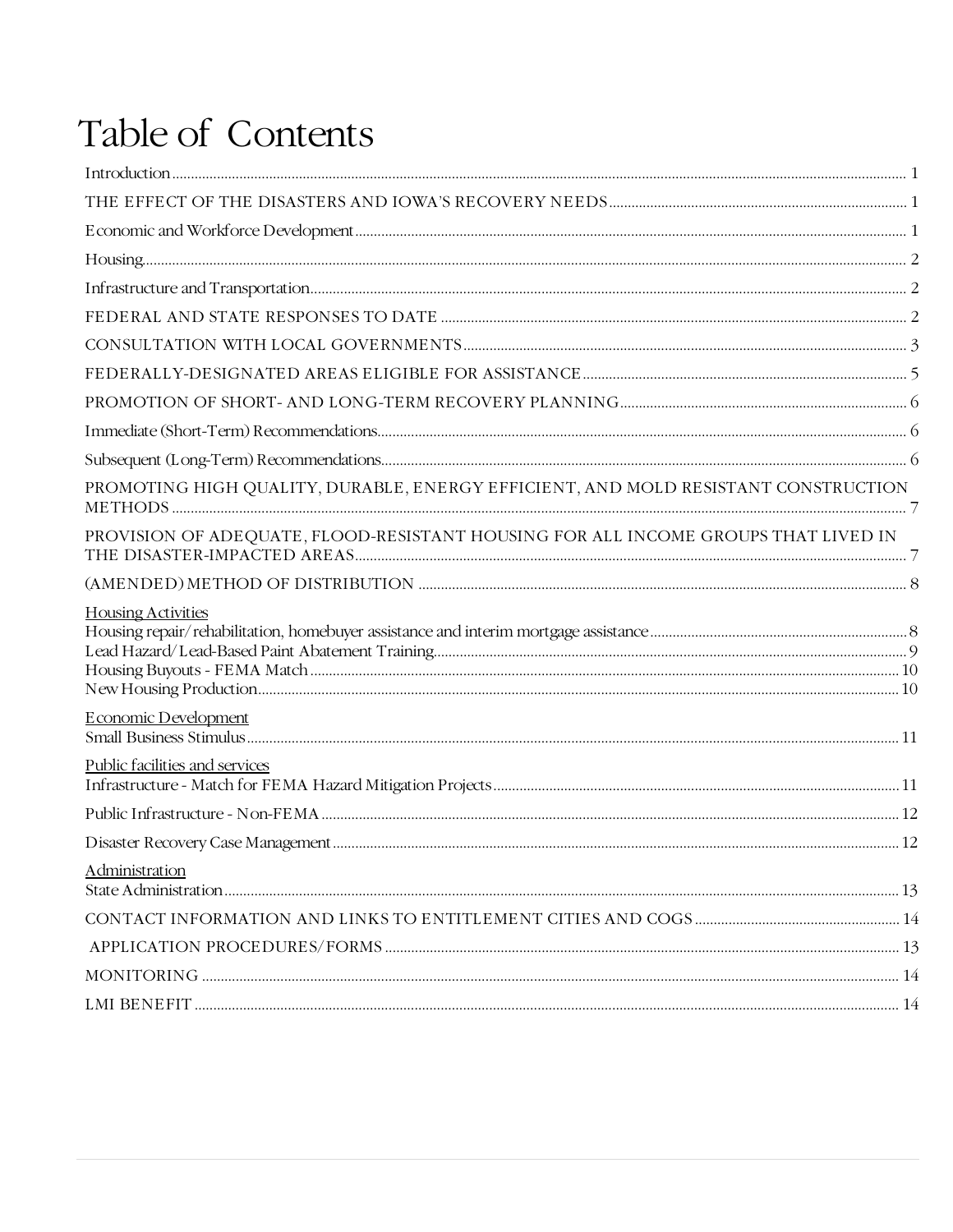# Table of Contents (Continued)

| STEPS THE STATE WILL TAKE TO AVOID OR MITIGATE OCCURRENCES OF FRAUD, ABUSE, AND |  |
|---------------------------------------------------------------------------------|--|
|                                                                                 |  |
|                                                                                 |  |
|                                                                                 |  |
|                                                                                 |  |
|                                                                                 |  |
|                                                                                 |  |
|                                                                                 |  |
|                                                                                 |  |
|                                                                                 |  |
|                                                                                 |  |
|                                                                                 |  |
|                                                                                 |  |
|                                                                                 |  |
|                                                                                 |  |
|                                                                                 |  |
| APPENDIX C: LIST OF COMMUNITY DEVELOPMENT/HOUSING CONTACTS FOR                  |  |
|                                                                                 |  |
|                                                                                 |  |
|                                                                                 |  |
|                                                                                 |  |
| APPENDIX F: CERTIFICATIONS FOR STATE GOVERNMENTS, WAIVER AND                    |  |
|                                                                                 |  |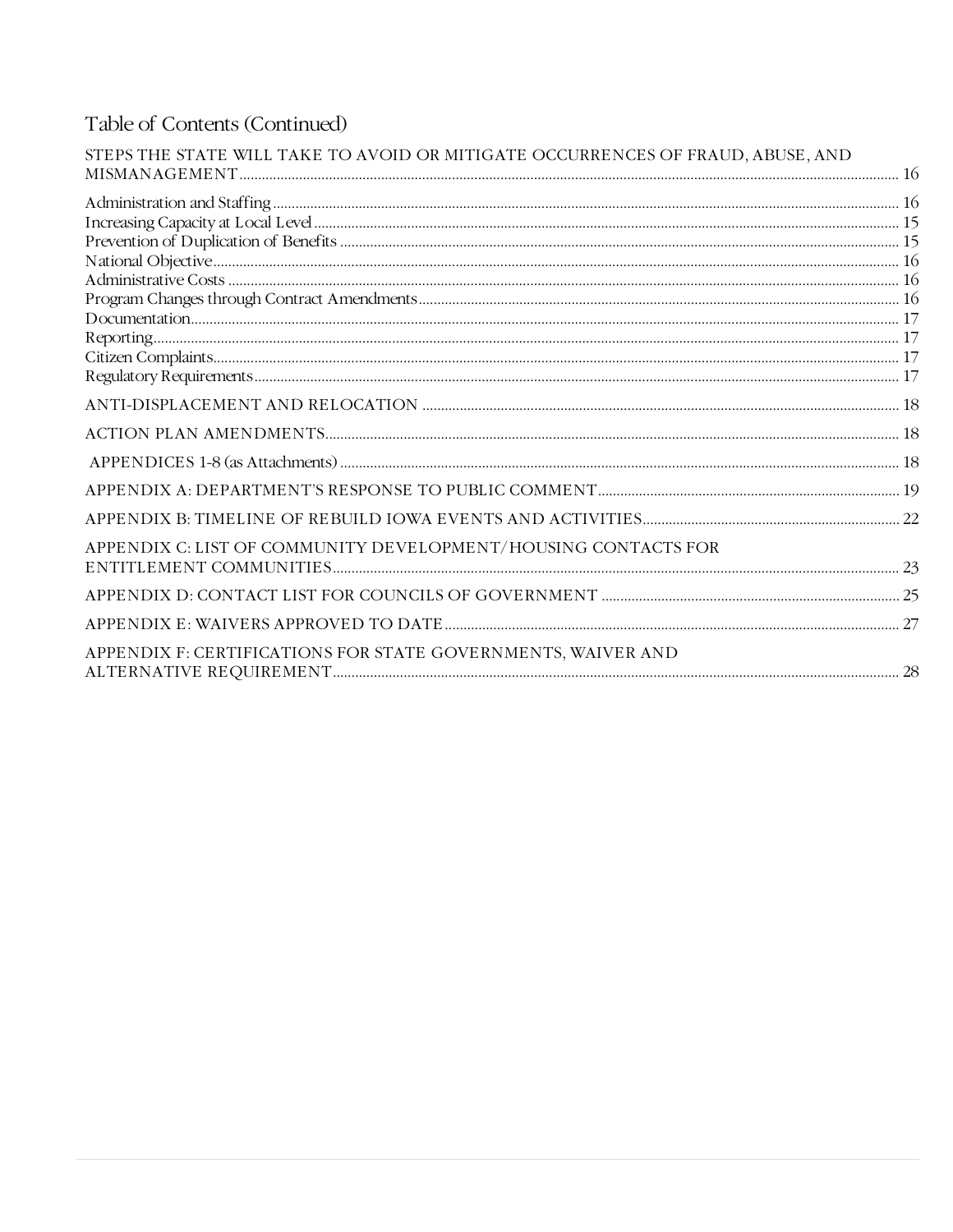# <span id="page-3-0"></span>**INTRODUCTION**

The State of Iowa is required to publish an Action Plan for Disaster Recovery (Action Plan) that describes the proposed use of U.S. Department of Housing and Urban Development (HUD) Community Development Block Grant (CDBG) funding associated with the Supplemental Appropriations Act, 2008 (Public Law 110-252, approved June 30, 2008) for disaster relief of unmet needs resulting from tornadoes and flooding in the state.

This document will describe:

- º the citizen participation process used to develop the Action Plan;
- º eligible affected areas and applicants, and the methodology to be used to distribute funds to those areas and applicants;
- º activities for which funding may be used; and
- º grant administration standards.

This Action Plan will be used by the state to guide the distribution of \$85,000,000 of CDBG Disaster Recovery Funding toward meeting unmet housing, infrastructure, business, public service, public facility, and other needs in counties designated as Presidential Disaster Areas, as directed by Public Law 110-252 and HUD.

Amendments to this Plan will be expected as additional funds become available.

This Action Plan is in relation to the U.S. Department of Housing and Urban Development's Notice of Funding Availability provided in Federal Register / Volume 72, Number 13, Docket No. FR-5250-N-01.

## <span id="page-3-1"></span>**THE EFFECT OF THE DISASTERS AND IOWA'S RECOVERY NEEDS**

In the late spring and early summer of 2008, the State of Iowa suffered through a series of disastrous events, tornados followed by record-breaking floods. In some cases, the same community was hit by both events. Also, in some Iowa communities the 2008 flood crested 8 feet higher than the flood of 1993.

Among the larger communities, Cedar Rapids, Iowa's second-largest city, was especially hard hit. It is estimated that 1300 blocks in Cedar Rapids were flooded to the point that repair/rehabilitation will be difficult to impossible in many of those areas.

It is estimated that, statewide, over 21,000 housing units have been damaged, with over 4200 of those destroyed or suffering major structural damage. Also, an estimated 2400 businesses were damaged physically, and another 3000+ have suffered economic losses. It is quite clear that FEMA and SBA assistance will not come close to covering all of the uninsured costs associated with the damage.

Following are estimates of damages compiled by the Rebuild Iowa Advisory Commission in just three community/economic development categories. (The full reports from the Commission are available at <http://rio.iowa.gov/> )

<span id="page-3-2"></span>Economic and Workforce Development

- Total estimated unmet need for small and intermediate businesses \$2.78 billion
	- »» \$5.36 billion total assessed damage.
	- »» Approximately 4,800 non-manufacturing small businesses and 800 intermediate businesses were impacted.
- º Large businesses experienced an estimated \$100 million in losses.
- º Small business and non-profit corporations \$600 million in lost revenue in one year in the Cedar Rapids area, according to a report from Iowa Commercial Realty in Cedar Rapids.
- <sup>o</sup> Physical damage to businesses from a Safeguard Iowa online survey \$426,011,267; economic loss \$178,593,361.<br>Manufacturing damages and lost income from the ISU Center for Industrial Because and Service (CIBAS) guruz
- Manufacturing damages and lost income from the ISU Center for Industrial Research and Service (CIRAS) survey -\$100 million projected.
- º Increase in unemployment rate from Iowa Workforce Development data 3.9% in May; 4% in June; 4.3% in July, 4.6% in August.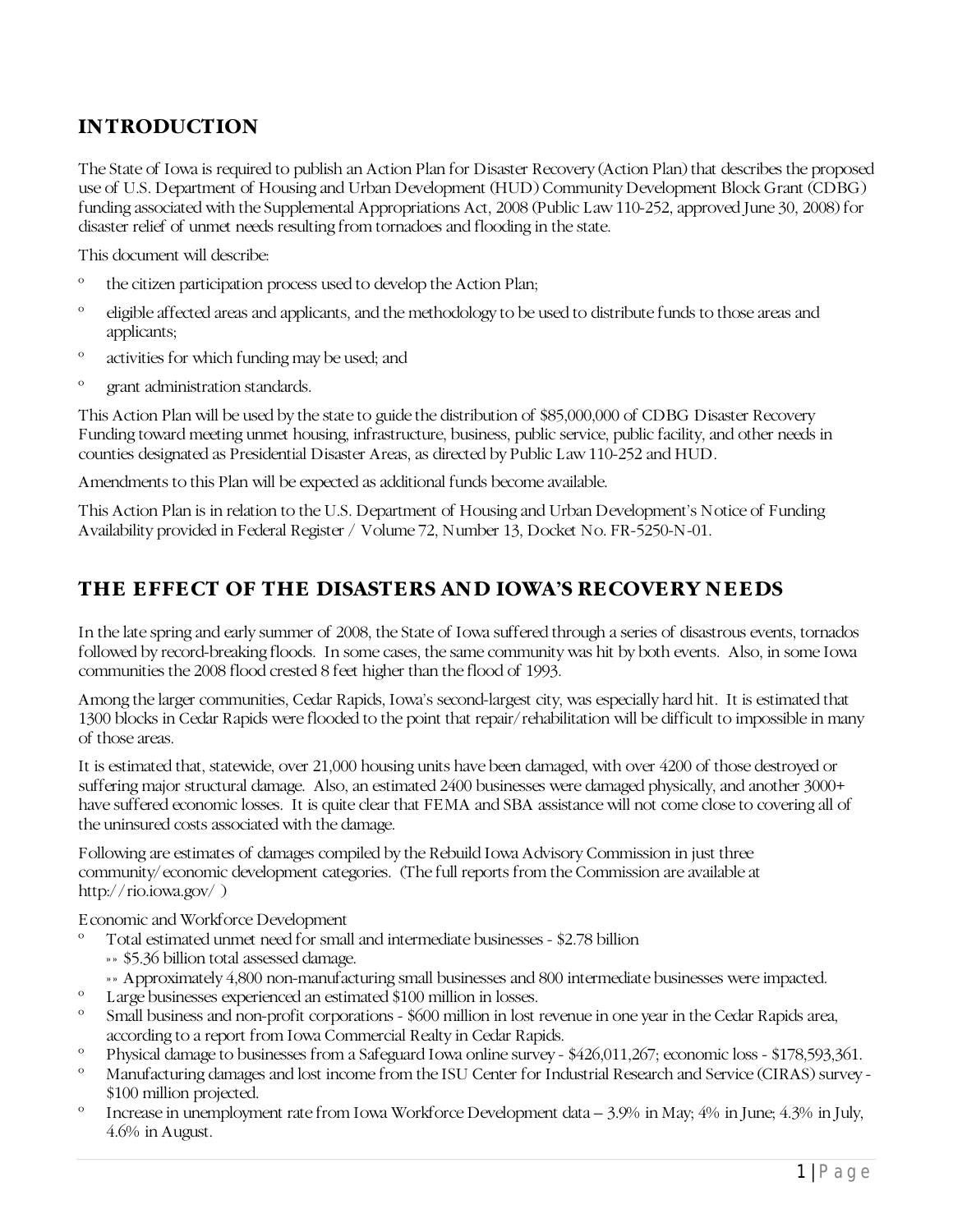º Initial claims for unemployment insurance program - increased by over 6,500 (over 44% increase) from May to June 2008, according to Mass Layoffs Statistics.

## <span id="page-4-0"></span>**Housing**

Cost to communities and to the state to repair and replace the damage to housing:

- The total unmet housing need is \$946 million for single family and multi-family housing.
	- »» \$90 million is for rental property
	- »» \$856 million is for single family dwellings
- The unmet housing need represents need remaining after all insurance and government housing program assistance is taken into account.

<span id="page-4-1"></span>Infrastructure and Transportation

- Roads and bridges
	- »» Federal aid routes \$30 million according to Iowa Department of Transportation as of August 8, 2008
	- »» County roads \$43 million according to FEMA County Survey as of July 31, 2008
	- »» Roads and bridges \$55 million according to FEMA as of July 29, 2008
- º Public Transit \$53 million according to Iowa Department of Transportation as of August 8, 2008 Rebuild Iowa Advisory Commission
- º Railroads, according to Iowa Department of Transportation as of August 8, 2008 »» Class 1 railroads - \$45 to \$60 million
	- »» Short line railroads \$23 million
- Communications and Utilities
	- »» Telecommunications \$66 million according to Iowa Telecom, rural independent telephone companies, and Qwest as of August 7, 2008
	- »» Public utilities (water, wastewater, power generation, communications) \$342 million according to FEMA as of August 11, 2008
	- »» Private utilities and communications companies are not eligible for FEMA assistance.
- º Flood control facilities (drainage channels, pumping facilities, some flood control facilities) \$13 million according to FEMA estimates as of August 11, 2008
- º Public buildings and equipment \$380 million according to FEMA estimates as of August 11, 2008
	- »» In order for public buildings located in a floodplain to receive FEMA assistance, they must pay the first \$500,000 of cost for damage to the structure and \$500,000 of cost for damage to contents.
	- »» This creates an additional unmet need for many communities.
- Total estimated unmet need for public buildings and infrastructure \$703 million
	- »» Total damages to publicly-owned buildings and infrastructure \$798.3 million
	- »» Information was compiled in cooperation with other state and federal agencies by the Rebuild Iowa Office.

## <span id="page-4-2"></span>**FEDERAL AND STATE RESPONSES TO DATE**

Congress has passed the Supplemental Appropriations Act, 2008 (PUBLIC LAW 110–252—JUNE 30, 2008), which appropriated \$300,000,000 in Community Development Block Grant funds related to disaster relief, long-term recovery, and restoration of infrastructure in areas covered by a declaration of major disaster under title IV of the Robert T. Stafford Disaster Relief and Emergency Assistance Act (42 U.S.C. 5121 et seq.) as a result of recent natural disasters. The State of Iowa has initially been allocated \$85,000,000 of the CDBG funds for recovery from the impacts of the severe storms, tornadoes, and flooding experienced in Iowa.

The state has been very active in responding to the disasters. On June 27, Governor Culver signed Executive Order 7 creating the Rebuild Iowa Office (RIO), whose mission is to lead the state of Iowa's efforts to rebuild safer, stronger and smarter in the wake of the 2008 severe storms and catastrophic flooding. The office envisions a resilient Iowa that will be safe, sustainable and economically strong for its people, reaffirming its ties to the land, rivers, environment and rich cultural history.

The Rebuild Iowa Office works closely with the Rebuild Iowa Advisory Commission, an appointed body of 15 bipartisan local officials and community members from across the state — many of whom were personally affected by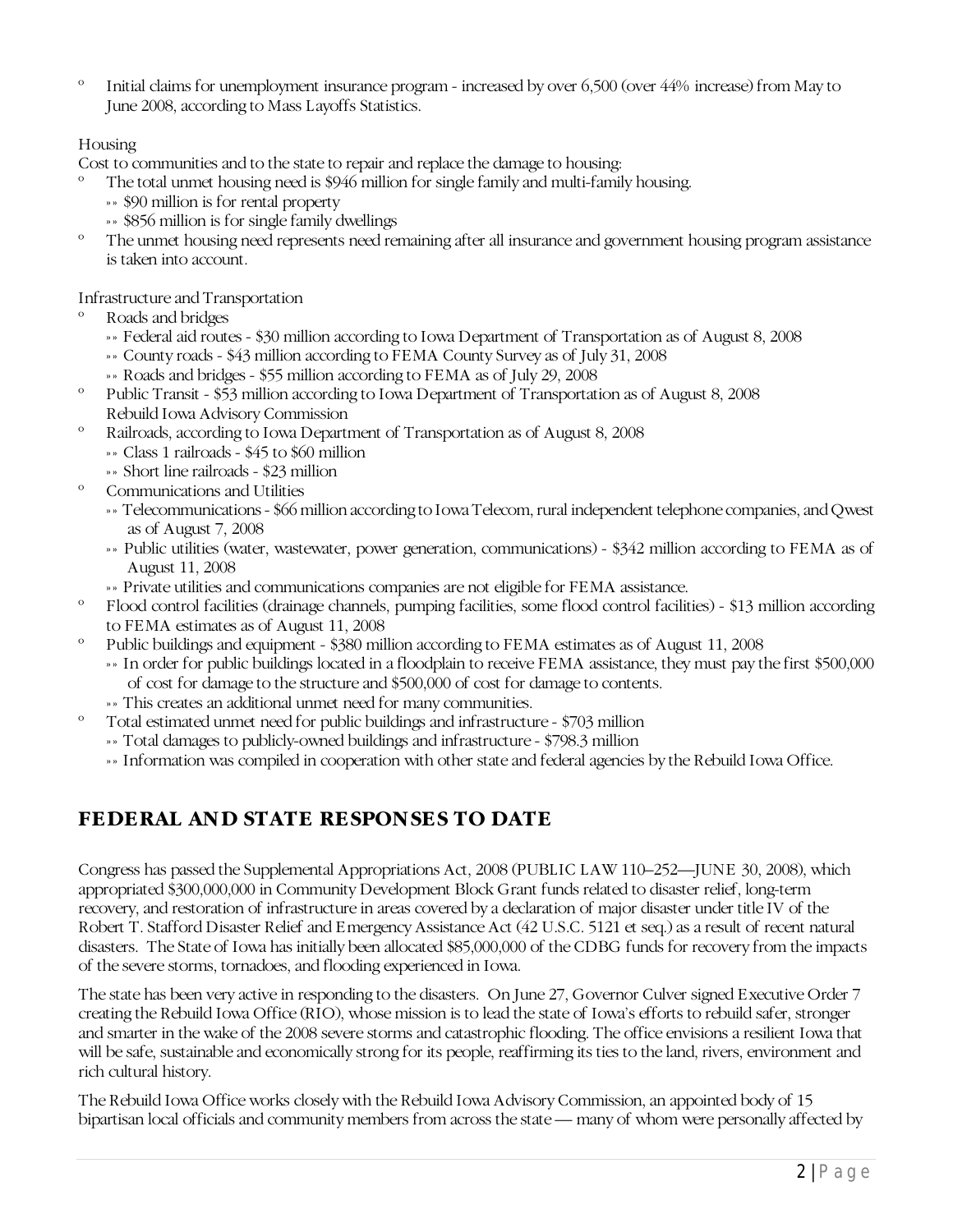the storms and flooding. The RIAC reports to the Lt. Governor and oversees nine recovery task forces, which will help facilitate public dialogue on complex recovery issues and make recommendations in focused issue areas.

Less than three weeks after Governor Culver signed Executive Order 7, the Rebuild Iowa Office opened its doors, held its first Rebuild Iowa Advisory Commission meeting and was fully staffed.

The initial report on the disaster and needed recovery efforts by RIO was released on September 2, 2008. In addition, nine individual Task Forces were assembled to study and report on separate aspects of the disaster damages and recovery needs. Those reports address the topics of

- Agriculture and Environment
- º Cultural Heritage and Records Retention
- º Economic and Workforce Development
- º Education
- Flood Plain Management and Hazard Mitigation
- **Housing**
- Infrastructure and Transportation
- Long Term Recovery Planning
- Public Health and Health Care

<span id="page-5-0"></span>Reports on each of these topics have also been produced and are available at<http://rio.iowa.gov/>

# **CONSULTATION WITH LOCAL GOVERNMENTS**

The Rebuild Iowa Office, the Rebuild Iowa Advisory Commission, the Rebuild Iowa Task Forces, and a variety of state agencies, including the Department of Economic Development, have had multiple discussions with local government staff and officials regarding the development of the 2008 Rebuild Iowa Disaster Recovery Action Plan.

The Commission held six meetings in July and August to tour damage in affected parts of Iowa, receive updates on recovery progress, and provide input to the Rebuild Iowa Office.

Members of the Commission also serve as Task Force Chairs for the nine RIO Recovery Task Forces. Task Force membership was solicited through a public process requesting Iowans to volunteer to serve in one of the nine areas. Responses were overwhelming, and all volunteers who applied were invited to participate as either a Task Force member or a Resource Group member. Over 500 Iowans ended up serving on the nine Task Forces. Many of these volunteers are local government officials.

In addition to feedback from Iowans and local governments during Commission and Task Force meetings, the Rebuild Iowa Office toured the state, reaching out to Iowans in affected areas. Speak Up Iowa! public input sessions provided an opportunity for RIO staff and federal agencies to connect with Iowans by linking them with resources, information, and assistance. In addition, the RIO sought feedback from all individuals regarding circumstances, issues, and impact related to their unique experiences with the disaster events and recovery.

Over 650 Iowans participated during the 45-day information-gathering time period through Task Force meetings, Speak Up Iowa! public input sessions, and through online and telephone feedback. A timeline of the RIAC public participation process is included in Appendix B.

The Department of Economic Development has had numerous meetings and discussions with representatives of entitlement communities, other local governments and Councils of Government to discuss recovery priorities and potential allocation methodologies. The Department will continue to coordinate and invite affected local governments to provide input on this action plan.

The 2008 State of Iowa Disaster Recovery Action Plan will be made available to citizens, affected local governments and other interested parties via publication on the Department's website as well as through email notification. The Draft Action Plan was attached by email in a note to all cities, counties, and Councils of Government (COGs) in the state. The COGs have been asked to make the Draft Action Plan available on their individual websites, as well as at their offices. Notification of the Draft Action Plan's availability was published in the statewide newspaper, The Des Moines Register.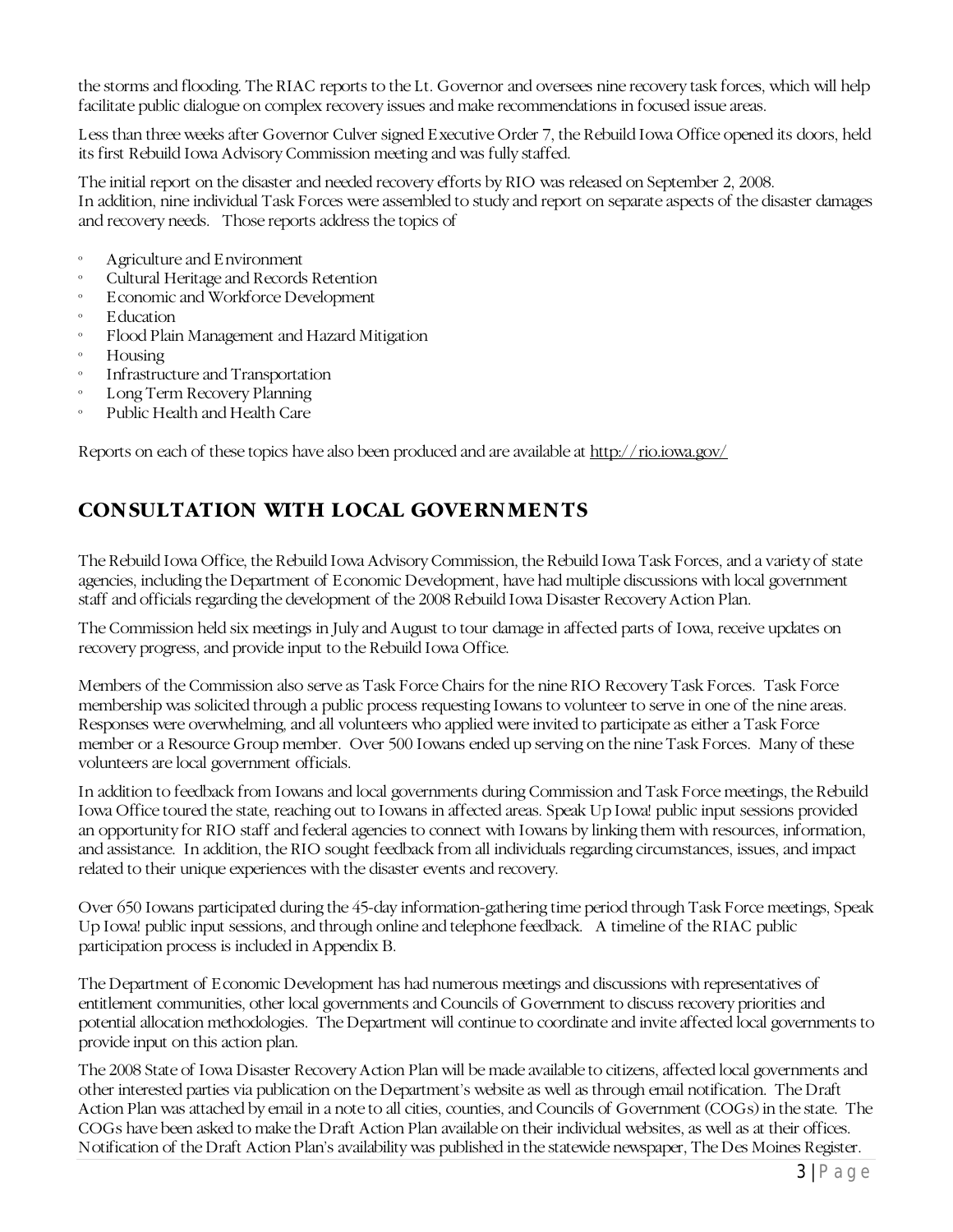The Governor's Office has had several news releases announcing the imminent funding and referring to the proposed Action Plan. All comments regarding the Action Plan will be considered. A summary of all public comments and the state's responses to those comments are provided in Appendix A to this Action Plan. The Department will continue to utilize its website, email communications as well as traditional forms of communication to provide reasonable opportunity for citizen comment and ongoing citizen access to information on the use of grant funds.

The state will make the Plan available to persons with disabilities and non-English speaking persons. The Department will brief key staff at the Department of Human Rights (Division of Latino Affairs, Division of Persons with Disabilities, etc.) on the Plan. The Department will prepare an Executive Summary of the Plan, in Spanish, in brochure or similar form, and distribute through the Department of Human Rights, and through COGs and local governments, and require the local/regional administrators to publicize and make the Summary available as well.

The final Action Plan will include a summary of all public comments and IDED's response(s) to those comments.

In its regular CDBG and HOME programs, the IDED coordinates the application and award of funds for community development projects with the Iowa Finance Authority, Department of Natural Resources, and U.S. D.A. – Rural Development. These and other alliances will be continued and expanded to serve communities targeted for 2008 disaster recovery funding.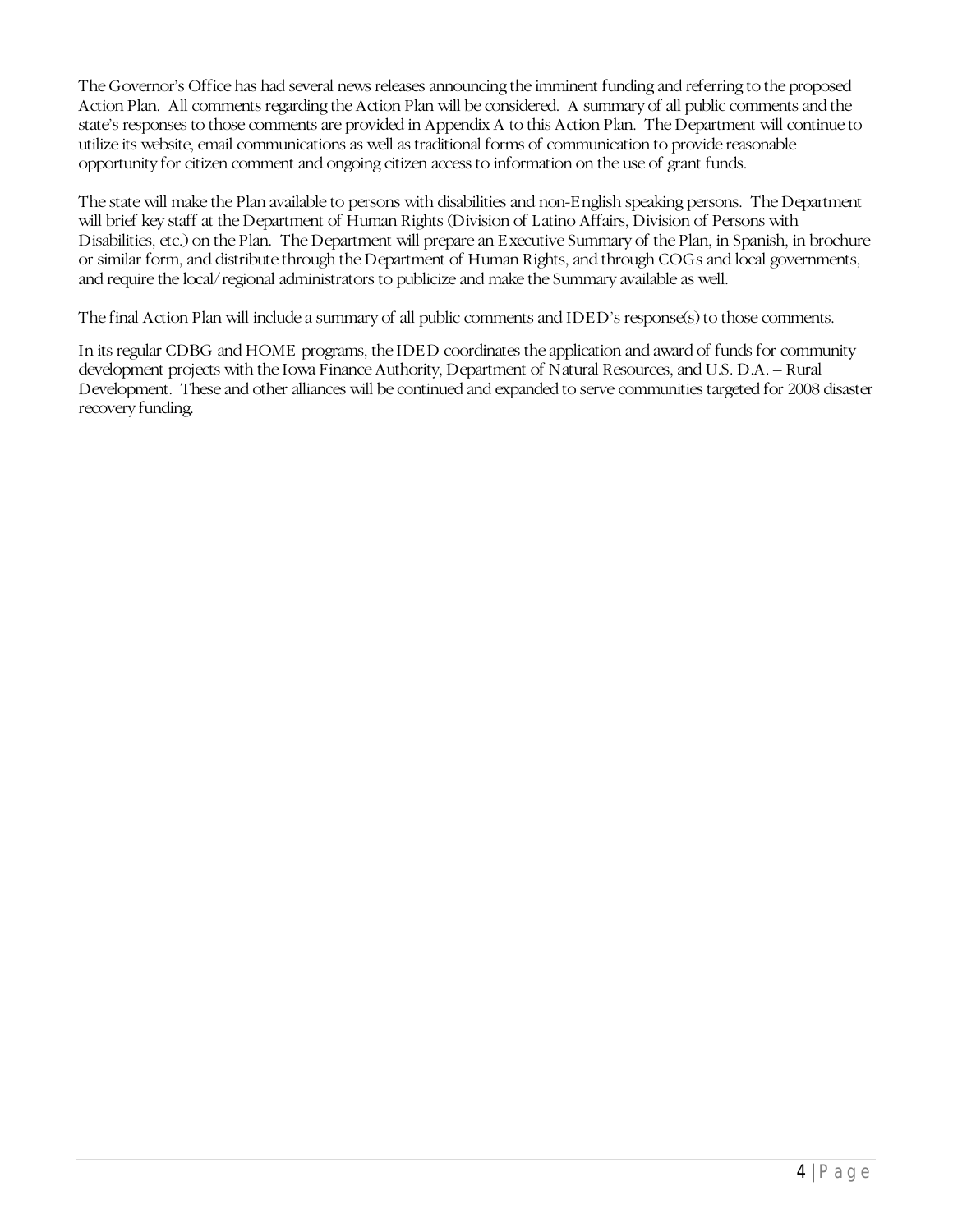## <span id="page-7-0"></span>**FEDERALLY-DESIGNATED AREAS ELIGIBLE FOR ASSISTANCE**

#### **Counties where the CDBG Disaster Recovery Funds may be used were determined by the FEMA Declaration FEMA-1763-DR dated May 27, 2008, for Iowa Severe Storms, Tornadoes, and Flooding (May 27, 2008 and continuing.)**

Eighty-six (86) of the 99 counties in the state have been included in one or more federal or state disaster declarations. The Federal Emergency Management Agency has designated 78 counties for individual assistance and 84 counties for public assistance. Governor Culver has declared a total of 86 counties as disaster areas.

Figure 1 is a map of the counties that are eligible under the FEMA Individual Assistance Program (IAP) and the Public Assistance Program (PAP) This map can also be accessed at the Federal Emergency Management (FEMA) website at [http://www.fema.gov](http://www.fema.gov/) (general FEMA website) and more specifically at http://www.gismaps.fema.gov/2008graphics/dr1763/dec\_1763.pdf

The CDBG Disaster Recovery Funding may be used in the 85 counties that are eligible for assistance under the two FEMA programs. (84 counties designated for Public Assistance, plus one county designated for Individual Assistance only.)



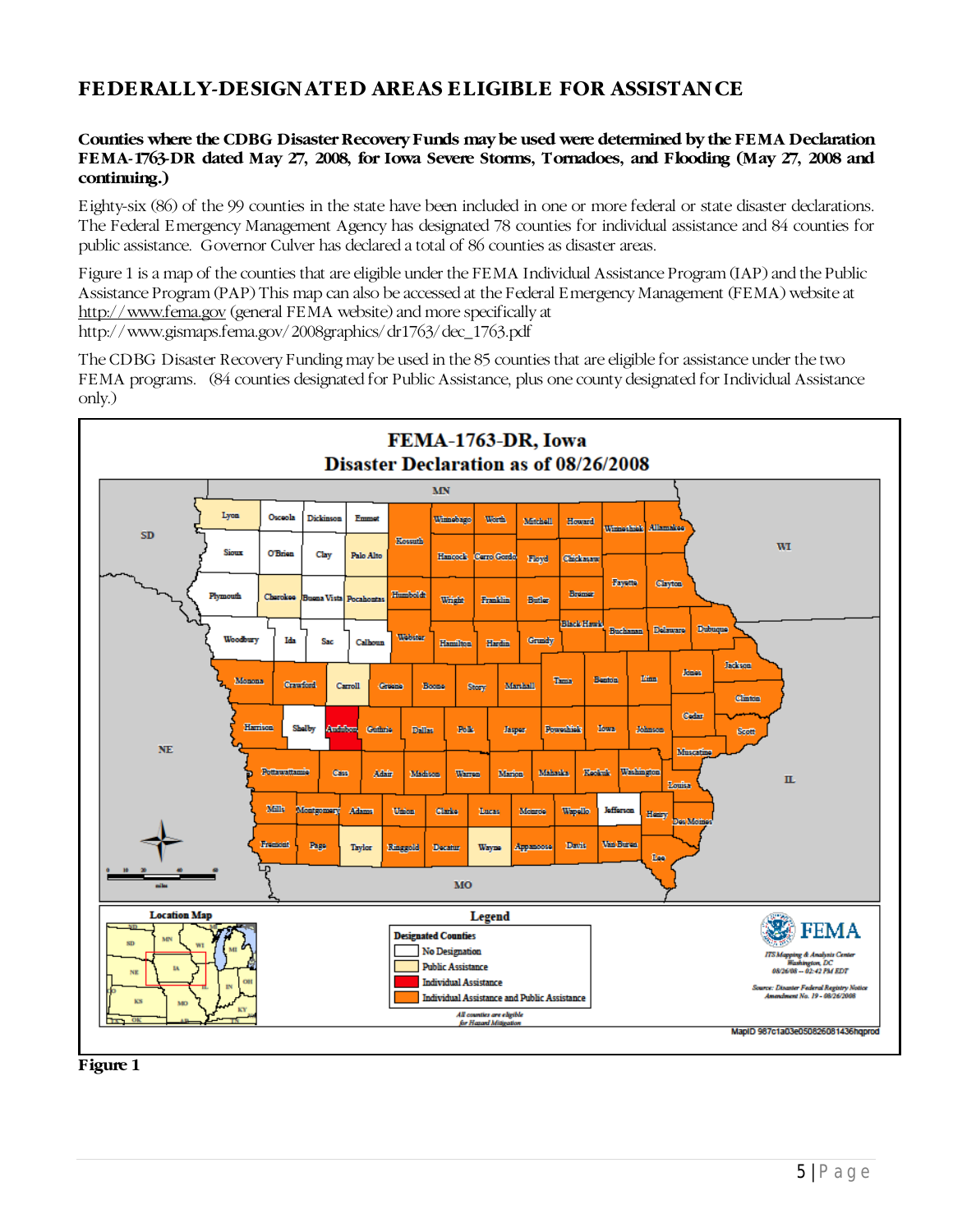# <span id="page-8-0"></span>**PROMOTION OF SHORT- AND LONG-TERM RECOVERY PLANNING**

The following immediate (short-term) and longer-term recommendations for action come from the initial 45-Day Report to the Governor from the Rebuild Iowa Commission.

<span id="page-8-1"></span>*Immediate (Short-Term) Recommendations*

- **1)** Provide advice and support to individuals and families, businesses, farmers, nonprofit organizations, and others seeking assistance in making their way through the challenges of rebuilding their lives in a "case management" framework. Help will be easily accessed locally across the state for all categories of need, including:
	- <sup>o</sup> Housing<br><sup>o</sup> Mental be
	- º Mental health and mental health first aid
	- Health care
	- º Information on programs and assistance available
	- Completion of applications for assistance
	- Information on decision making, including protection from falling victim to unqualified contractors and fraudulent practices
	- º Shortcutting local, state, and federal red tape in accessing assistance
- **2)** Ensure immediate needs housing for all who need to be relocated, temporarily or permanently, before cold weather arrives.
- **3)** Provide incentives immediately for Iowa's struggling small businesses, microenterprises, and non-profits for restoration and rebuilding of their businesses.
- **4)** Complete floodplain mapping for the entire state.
- **5)** Identify and create funding options and provide flexibility for local and state governments to assist Iowa in rebuilding an even better Iowa.
- **6)** Expedite the flow of funds from the federal level, through the state, and to the local levels of government.
- **7)** Provide resources and capacity to ensure public health is maintained.

#### <span id="page-8-2"></span>*Subsequent (Long-Term) Recommendations*

Of course, once the initial recommendations are underway, there is an expectation that they will be supported and maintained over time. There is also an expectation that some will be developed, adjusted, and continued to the next level of implementation. The Commission also developed among its priorities a set of subsequent recommendations that will become part of the Commission's consideration as it undertakes further work in the coming months.

- **1)** Continue to provide advice and support to individuals seeking assistance in making their way through the challenges of rebuilding their lives in a "case management" framework while creating a lasting organizational capacity and process over time.
- **2)** Ensure availability of adequate, affordable housing and the ability of individuals and families to rent or purchase those homes.
- **3)** Provide incentives for Iowa's struggling small businesses, microenterprises, and non-profits for restoration and rebuilding of their businesses.
- **4)** Complete floodplain mapping for the entire state as begun under the immediate action items.
- **5)** Identify, create, and sustain funding options and provide flexibility for local and state governments to assist Iowa in rebuilding an even better Iowa.
- **6)** Invest in local emergency management agencies for the central coordination function and work in all areas of emergency management – preparedness, response, recovery, and mitigation.
- **7)** Support integrated, regional planning to address recovery, and leverage multi-jurisdictional strengths for ongoing initiatives.
- **8)** Promote and support communications and outreach initiatives to educate and support Iowans as they recover and plan for future disasters.
- **9)** Move state policy forward and lead the discussion with regional and local interests on floodplain and watershed management.
- **10)** Sustain community identity, quality of life, and cultural heritage.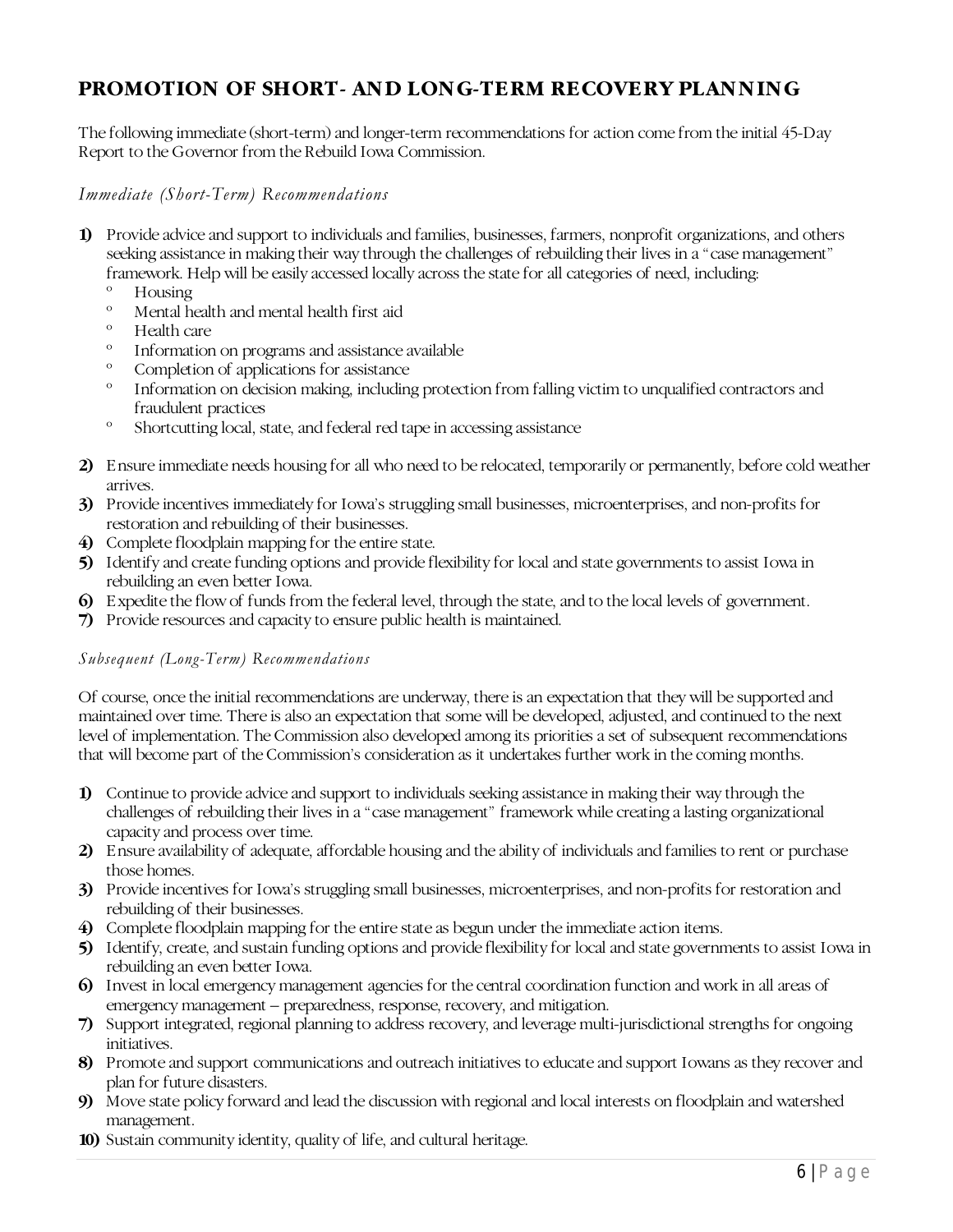## <span id="page-9-0"></span>**PROMOTING HIGH QUALITY, DURABLE, ENERGY EFFICIENT, AND MOLD RESISTANT CONSTRUCTION METHODS**

All newly constructed multi-family and single-family housing must meet all locally adopted and enforced building codes, standards and ordinances. In the absence of locally adopted and enforced building codes, standards and ordinances, the requirements of the State Building Code apply. All newly constructed housing must also meet the requirements of the 2006 International Energy Efficiency Code.

All multi-family housing activities involving rehabilitation must meet all locally adopted and enforced building or housing codes, standards or ordinances. In the absence of locally adopted and enforced building or housing codes, standards or ordinances, the requirements of the State Building code apply.

The State Building Code (Department of Public Safety) has adopted the International Building Code and related publications.

All single-family housing activities involving rehabilitation must meet all locally adopted and enforced building or housing codes, standards or ordinances. In the absence of locally adopted and enforced building or housing codes, standards or ordinances, the requirements of the Iowa Minimum Housing Rehabilitation Standards apply (all communities with populations of less than 15,000). Communities with populations of 15,000 or greater are required by state law to adopt a housing code.

## <span id="page-9-1"></span>**PROVISION OF ADEQUATE, FLOOD-RESISTANT HOUSING FOR ALL INCOME GROUPS THAT LIVED IN THE DISASTER-IMPACTED AREAS**

The State of Iowa will provide up to 45 percent of its CDBG supplemental appropriation for affordable single family housing activities, including rehabilitation, homebuyer assistance and interim mortgage assistance. The Iowa Department of Economic Development will continue to coordinate and collaborate with the Iowa Finance Authority to provide funding for multifamily affordable housing in the impacted areas.

Iowa addresses its emergency shelter and transitional housing needs through its local Continuums of Care and the Balance of State Continuum of Care. The Iowa Finance Authority, through a memorandum of understanding with the Iowa Department of Economic Development, administers both the state and federal homeless programs that also provide emergency shelter and transitional housing funding to entities throughout the state. Through these programs, operated at the local level, the needs of the homeless and those at risk of homelessness are being addressed.

Homeless shelters and transitional housing units impacted by the flood will be eligible for assistance through the housing assistance component of this plan, if these facilities were located outside the 100 year flood plain. If they were within the 100 year flood plain the facilities will be eligible for assistance to rebuild outside the flood plain.

The State of Iowa's Consolidated Plan, approved by HUD in 2005, identifies specific strategies and actions that the state takes to address a variety of housing needs for low and moderate income persons, the at risk population group, as well as those with special needs (i.e., elderly, frail elderly, persons with disabilities, persons with alcohol or other drug addictions and person diagnosed with HIV/AIDS). There is a need for a wide variety of housing options ranging from independent living to supported independent living to group settings to specialized care. Beyond the bricks and mortar is the need to blend required support services with the appropriate affordable housing options. All of these issues will need to be considered as we rebuild our communities following our recent flooding and tornados.

All new construction and rehabilitation must keep in mind the needs of the potential occupants of the units, particularly the needs of those with special needs. Lead COGs and entitlement cities will be required to work with nonprofit agencies as well as persons providing housing to special needs individuals and groups to ensure that their housing is replaced or rehabilitated in a manner appropriate to their needs.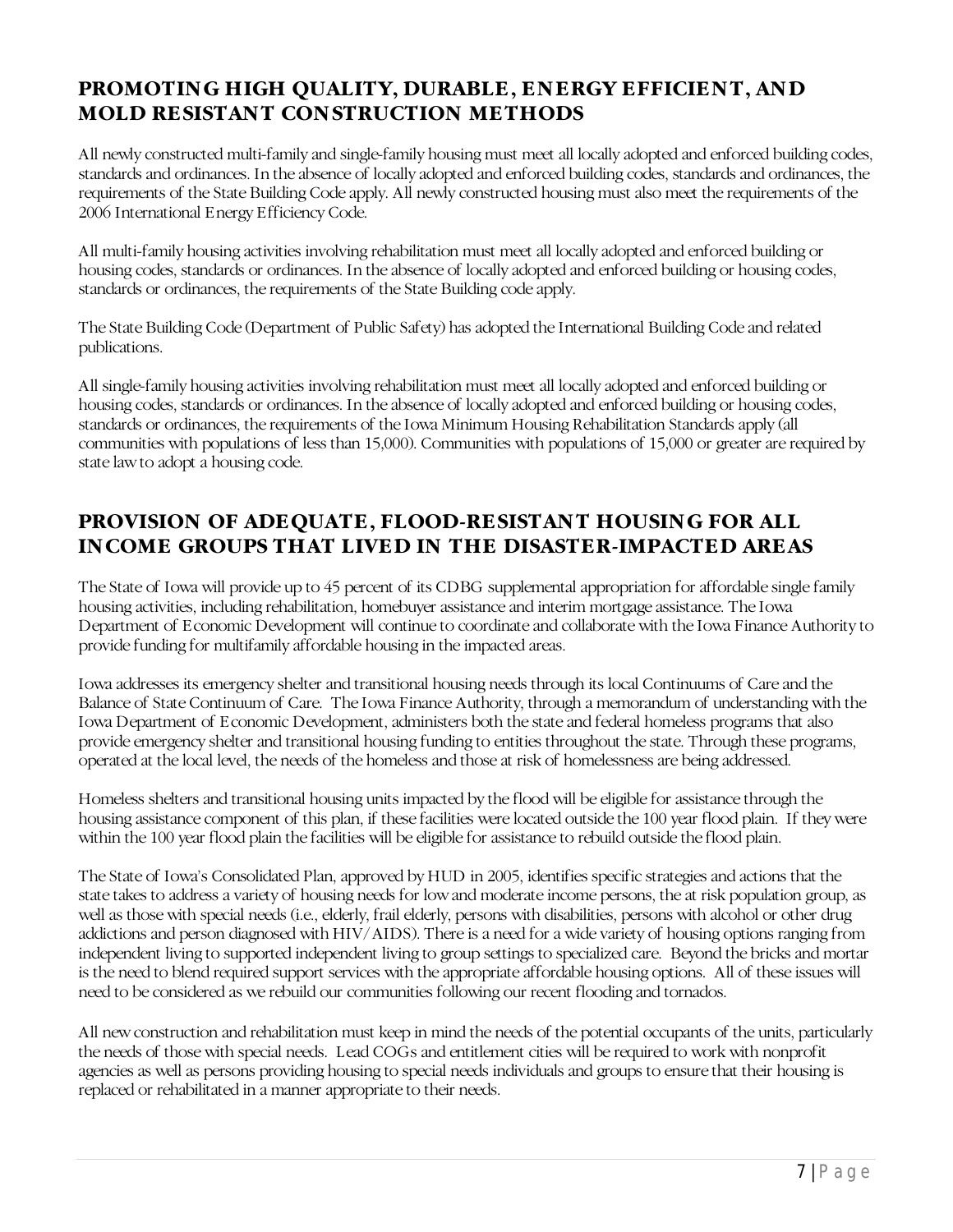Iowa hopes to use its Homeless Management Information System (HMIS) service provider, Service Point, as a tool to assess the needs of the individuals and families, as a way of linking them to the available services, as a record of how each family was assisted and finally as a indicator to see if needs still remain.

# **METHOD OF DISTRIBUTION**

The following are the activities included in Iowa's portion (\$85 million) of the first \$100 million HUD disaster allocation, with amended activities and dollar amounts to describe the proposed uses of Iowa's portion (\$71,690,815) of the remaining \$200 million of the HUD disaster allocation.

## **I. HOUSING ACTIVITIES**

## **A. Housing repair/rehabilitation, homebuyer assistance, and interim mortgage assistance.**

Owner-occupied homes and rental units not slated for buyouts will receive assistance to make needed repairs and rehabilitation. Within this overall repair/rehabilitation program, different requirements will apply, depending upon the cost of the needed/requested repairs. The overall maximum for any assistance will be \$60,000. If the cost is \$25,000 or higher, then the structure will be required to meet all applicable property standards after repair. If the cost is less than \$25,000, then the full set of property standards compliance will not be required. This category of housing repair (below \$25,000) is being called Jumpstart Express, in recognition of the lesser property standards compliance. Although it has a separate name, this is not a separate activity, it is simply a different level of housing repair/rehabilitation. It is also important to note that all lead-based paint requirements will apply to any housing repair/rehabilitation, regardless of the cost or level of rehabilitation. Households whose homes were destroyed or damaged beyond reasonable repair will be offered assistance on the down payment for replacement housing. Households who are within buyout areas will be offered assistance to maintain mortgages that would otherwise go into default, during the period before the buyout occurs.

1. Allocation for Activity: \$35 million was allocated to this activity from the first HUD award. \$22,518,337 was added to this under Amendment # 1. Under Amendment # 5, \$10 million was transferred from this activity to Activity G., Public Infrastructure – Non-FEMA, for a revised total for this activity of \$47,518,337. Amendment # 6 reduced this amount further by \$1,500,000, which is transferred to new Activity I, Home Foreclosure Counseling Services. Amendment # 7 reduced the budget by \$18,800,529. Amendment #8 increased the amount under this activity by \$2,662,272. Amendment  $\neq 9$  decreased the amount under this activity by \$1,149,305. Amendment  $\neq 10$ decreased the amount under this activity by \$582,477. Technical Modification # 5 decreased the amount under this activity by \$19,506. This brings the current total for this activity under Plan 1 to \$28,128,792.

2. Eligible Applicants: Direct applicants for this activity are the cities of Cedar Falls, Cedar Rapids, Des Moines, Iowa City, and Waterloo, and "lead" counties applying on behalf of Disaster Recovery Areas consisting of the following counties, excluding the cities named above:

Area 1 counties: Allamakee, Black Hawk, Bremer, Buchanan, Butler, Chickasaw, Clayton, Fayette, Grundy, Howard, Winneshiek. The lead county for purposes of contracting/fiscal agent is Black Hawk County.

Area 2 counties: Boone, Calhoun, Cerro Gordo, Floyd, Franklin, Hamilton, Hancock, Hardin, Humboldt, Jasper, Kossuth, Marshall, Mitchell, Pocahontas, Polk, Poweshiek, Story, Tama, Webster, Winnebago, Worth, Wright. The lead county for purposes of contracting/fiscal agent is Cerro Gordo County.

Area 3 counties: Audubon, Buena Vista, Carroll, Cass, Cherokee, Clay, Crawford, Dallas, Dickinson, Emmet, Fremont, Greene, Guthrie, Harrison, Ida, Lyon, Mills, Monona, Montgomery, Obrien, Osceola, Page, Palo Alto, Plymouth, Pottawattamie, Sac, Shelby, Sioux, Woodbury. The lead county for purposes of contracting/fiscal agent is Cass County.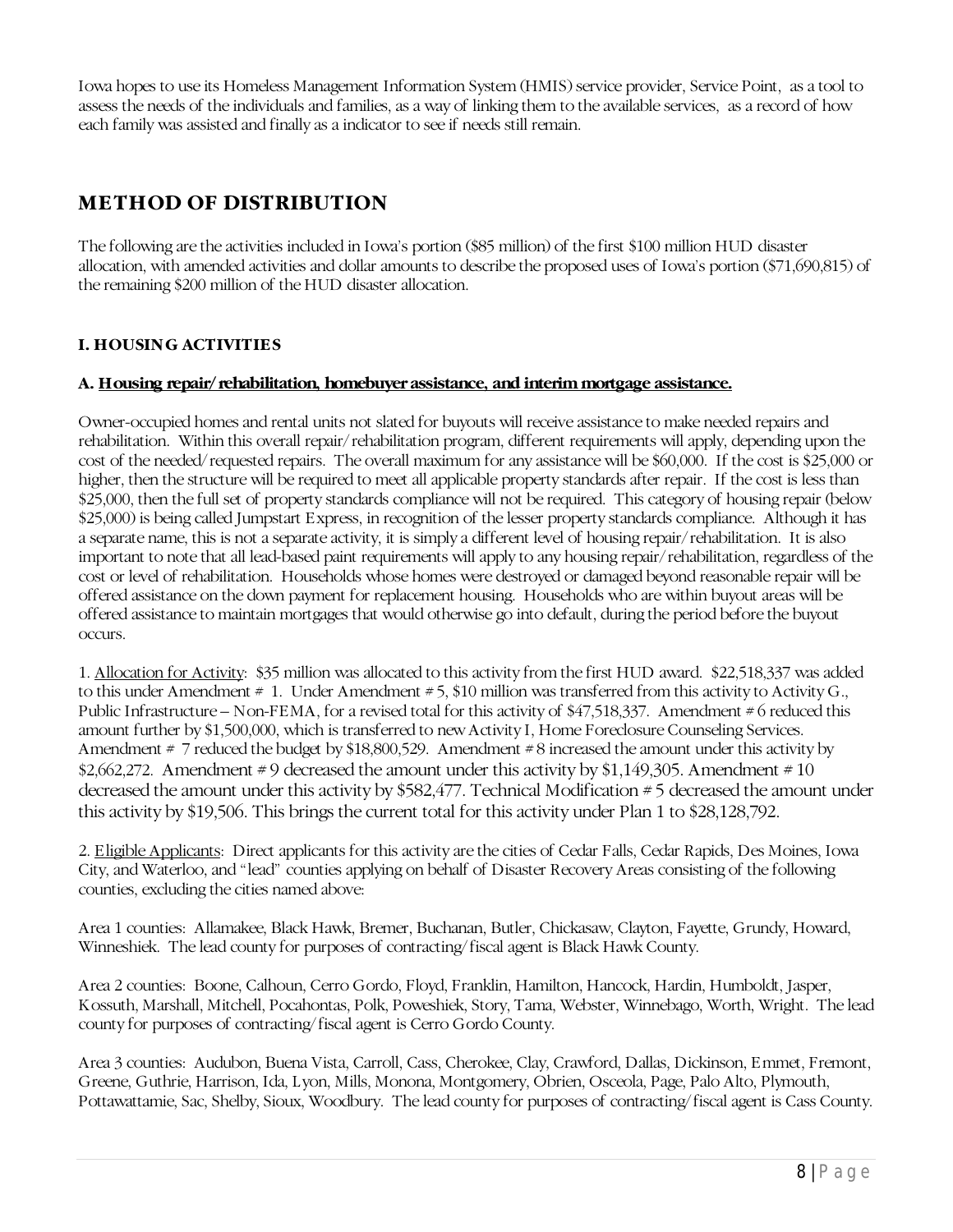Area 4 counties: Cedar, Clinton, Delaware, Des Moines, Dubuque, Henry, Jackson, Lee, Louisa, Muscatine, Scott. The lead county for purposes of contracting/fiscal agent is Dubuque County.

Area 5 counties: Benton, Iowa, Johnson, Jones, Linn, Washington. The lead county for purposes of contracting/fiscal agent is Linn County.

Area 6 counties: Adair, Adams, Appanoose, Clarke, Davis, Decatur, Jefferson, Keokuk, Lucas, Madison, Mahaska, Marion, Monroe, Ringgold, Taylor, Union, Van Buren, Wapello, Warren, Wayne. The lead county for purposes of contracting/fiscal agent is Union County.

#### 3. Threshold Criteria:

(i) All proposed activities will take place in Presidential-declared disaster areas.

(ii) Application is from an eligible applicant

(iii) Applicant's capacity to undertake the activities

(iv) Applicant's area does not overlap area(s) of other selected applicants

All applicants meeting the threshold criteria will be selected.

A plan of action, following a template provided by the State, will be required from successful applicants.

4. Allocation to Cities and Disaster Recovery Areas: Allocations from the amount devoted to this activity will be based on the extent of housing damage in the applicant's area. The percent of Iowa FEMA Housing Assistance awarded within the applicant's jurisdictions by September 16, 2008 was multiplied times the original \$35 million allocation plus the second allocation of \$22,518,337 for this activity to yield the applicant's total award. The percentage distribution that will be used is as follows:

| Area 1: 10.63% | Cedar Falls: 4.64%   |
|----------------|----------------------|
| Area 2: 8.65%  | Cedar Rapids: 39.65% |
| Area 3: 2.71%  | Des Moines: $3.29%$  |
| Area 4: 10.87% | Iowa City: $3.43\%$  |
| Area 5: 7.88%  | Waterloo: 3.42%      |
| Area 6: 4.82%  |                      |

Pursuant to Amendment # 5, the awards are proportionately reduced by a total of \$10 million. The Department may also negotiate with individual recipients to adjust award amounts to match actual needs.

Redistribution of funds. The original formula allocation used above was based on FEMA housing assistance data from September, 2008. This was the best information available at the time about housing needs. As work on this activity progresses, the Department intends to adjust existing contract amounts and any additional awards to meet actual demonstrated needs. Adjustments will be based on need as documented by the subrecipients' current commitments, plus additional need as evidenced by applications in hand. Adjustments to amounts already under contract, if needed, will be accomplished by making adjustments to allocations when subrecipients seek time extensions to contracts, or through mutual agreement between the Department and individual subrecipients.

## **B.** Lead Hazard/Lead-Based Paint Abatement Training

The allocation to this activity will fund training for contractors and other professionals involved with lead hazard/leadbased paint abatement. Building capacity for this throughout the disaster recovery area is a critical need.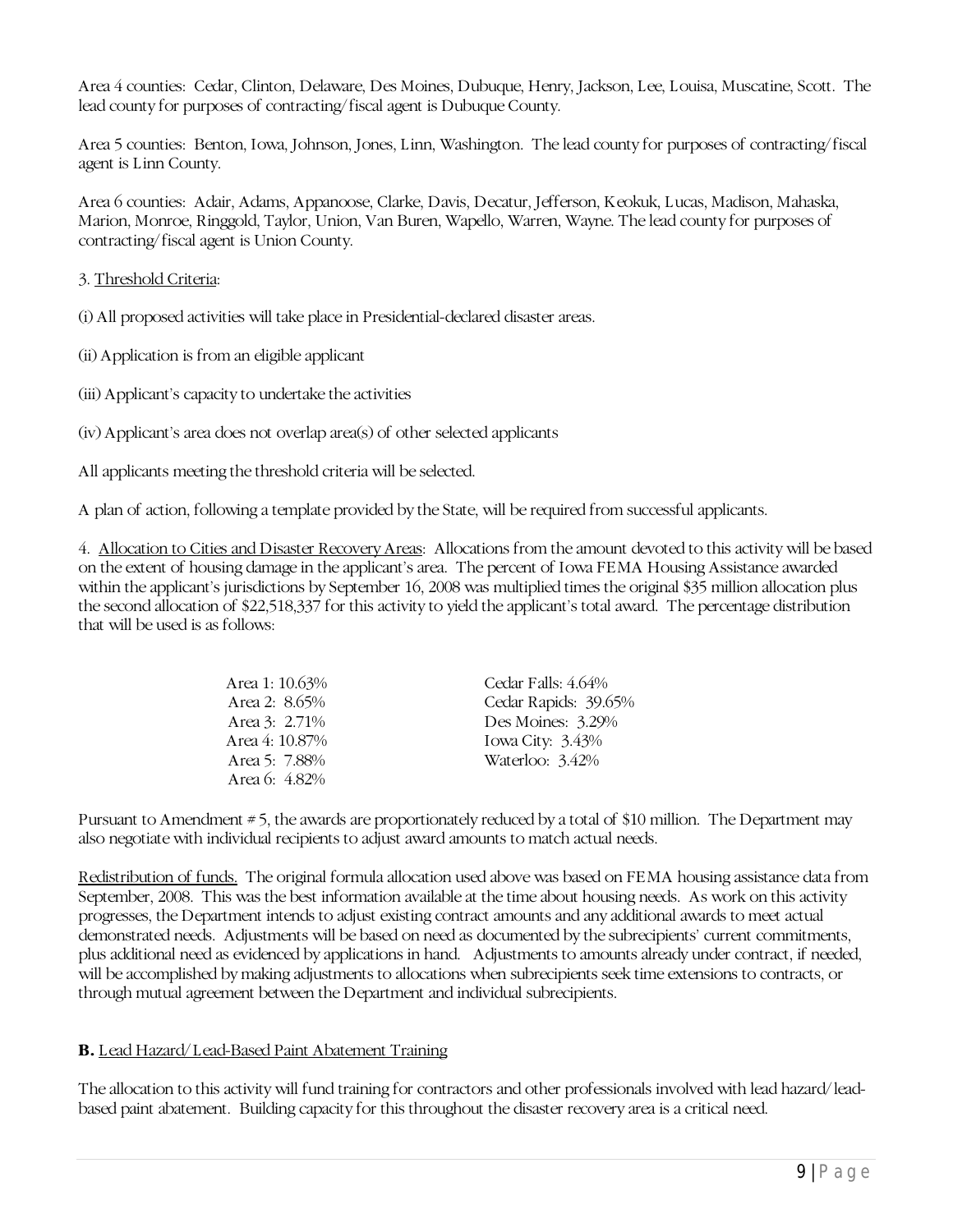This activity will involve training for persons and firms serving the entire designated disaster area in Iowa. IDED will contract directly for this activity. Training would occur at locations throughout the state. Training would be offered for several categories of specialists, most likely the following 4 categories; Sampling Technician, LBP Inspector/Risk Assessor, Abatement Contractors, and Abatement Workers. Acompetitive procurement process would be utilized to select the training providers, most likely through an RFP. The goal would be to accomplish the training over the next 4 to 6 months.

**Allocation for Activity:** \$250,000 will be allocated to this activity from the current HUD award.

## **C. Housing Buyouts – FEMA Match**

CDBG funds will be used as match required for the FEMA home buyouts in flood-prone areas.

1. Allocation for Activity:: \$20 million was allocated to this activity from the first HUD award. Technical Modification # 4 to Plan 1 transferred \$15 million from this activity to Activity D., New Housing Production, Amendment # 8 further reduces the budget by \$8,952 which is transferred to Activity D, New Housing Production resulting in \$4,991,048 remaining in the Housing Buyout budget under Action Plan 1.

2. Eligible Applicants: Eligible applicants to the FEMA Hazard Mitigation Grant Program

3a Threshold criterion: (i)Receipt of an award commitment for the FEMA Hazard Mitigation Grant Program for housing buyouts.

3b. Criterion for Selection:

(ii)Projects will be funded in order of priority determined by Iowa Homeland Security Emergency Management Division.

4. Grant Size limits: Limited to 25% or less of the total for housing buyouts in approved FEMA Hazard Mitigation Programs awards.

## **D. New Housing Production**

Assistance will be provided to developers of new affordable rental and owner-occupied housing. These units will replace housing lost due to the disaster. The assistance may also be used for streets, sewer and water extensions linked to development of replacement housing.

1. Allocation for Activity: \$5 million was allocated to this activity from the first HUD award. \$17,035,737 was added to this from the second HUD award, for a total of \$22,035,737. Technical Modification # 4 to Plan 1 transferred \$15 million to this activity from Activity C., Housing Buyouts – FEMA Match. Amendment #7 added \$18,800,529. Amendment # 8 added \$3,730,547. Amendment # 9 added \$2,379,747, Amendment # 10 added \$612,000 and Technical Modification  $\#6$  added \$636,062 increasing the Plan 1 total to \$63,194,622 for the New Housing Production activity.

2. Eligible Applicants: City and county governments.

```
3a. Threshold criterion:
```
(i) All projects will be located in Presidential-declared disaster counties.

## 3b. Criteria for Selection: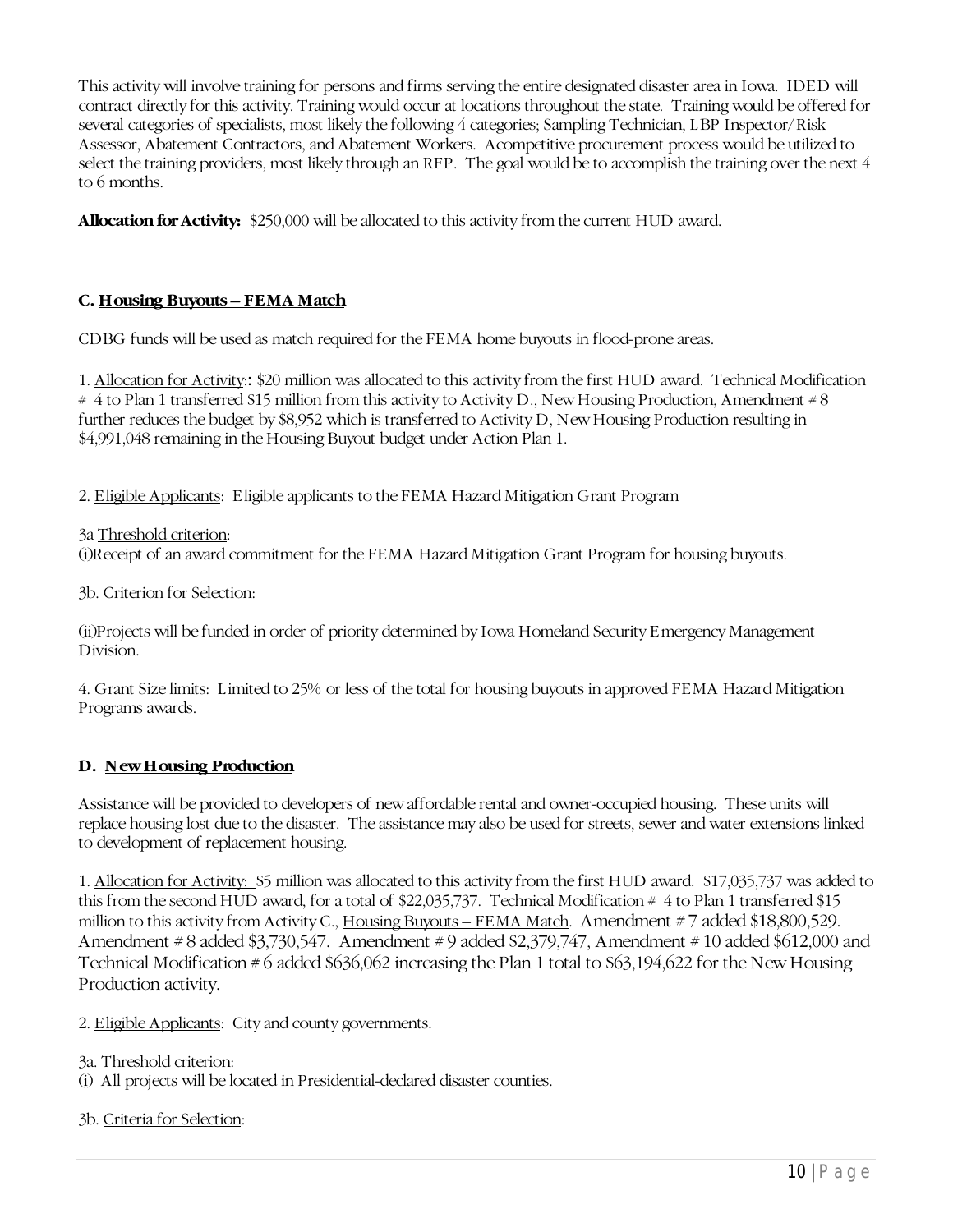(ii) Extent of loss of housing units in the neighborhood or community, especially those units affordable to low- and moderate income households.

- (iii) Capability and experience of the applicant
- (iv) Program subsidy cost per unit
- (v) Time frame for completion of housing units
- (vi) Proportion of units affordable to low- and moderate income household

(vii) For new rental housing, priority will be given to projects involving the disaster set-aside of the Low Income Housing Tax Credit program administered by the Iowa Finance Authority.

All criteria will be weighted equally.

4. Grant Size limits: \$60,000 per housing unit for initial rounds of funding. Grant sizes varied per round based on documented need.

## **II. ECONOMIC DEVELOPMENT**

#### **E. Small Business Stimulus**

Business owners suffering physical damage or economic loss will be offered forgivable loans up to \$50,000. The purpose of these loans is to provide working capital to help ensure business survival.

1. Allocation for Activity: \$10 million was allocated to this activity from the first HUD award. The HUD award included in Amendment # 1 allocated an additional \$6 million. Amendment # 8 reduces the budget by \$1 million bringing the total for this activity to \$15 million. Amendment # 9 reduces the amount under this activity by \$413,627 which brings the final total for this activity to \$14,586,373. This activity is complete.

2. Eligible Applicants: The same eligible applicants listed under Activity A. above, "Housing repair/rehabilitation, homebuyer assistance, and interim mortgage assistance", are the eligible applicants for this activity.

- 3. Threshold Criteria:
- (i) Capability and experience with business assistance programs, especially disaster relief
- (ii) Commitment to use the following criteria for assistance to individual businesses:
- (a.) Business suffered physical damage or economic loss due to the 2008 disasters.
- (b.) Approval of a disaster loan from the U.S. Small Business Administration (SBA), a financial institution, or an economic development corporation or other equivalent types of loans.
- (c.) Assistance to be provided as a forgivable loan equal to 25% of the loan received under (b), up to a maximum of \$50,000.
- (d.) Commitment to re-open business within 12 month of receipt of assistance

All applicants meeting the threshold criteria will be selected.

4. Program Grant Size: Grants to local program operators will be based on the total approved SBA disaster loan amounts within the operator's jurisdiction as of September 17, 2008, as a percent of the total SBA disaster loan amount awarded in the state. Since SBA figures have only been available at the county level, city percentages were calculated by multiplying the county SBA loan amount percentage times the city's percentage of the county's FEMA Housing Assistance. Percentage funds distributions by eligible applicant for both the original \$10 million and the current \$5 million are as follows:

> Area 1: 6.67% Area 2: 2.40%

Cedar Falls: 3.09% Cedar Rapids: 61.52%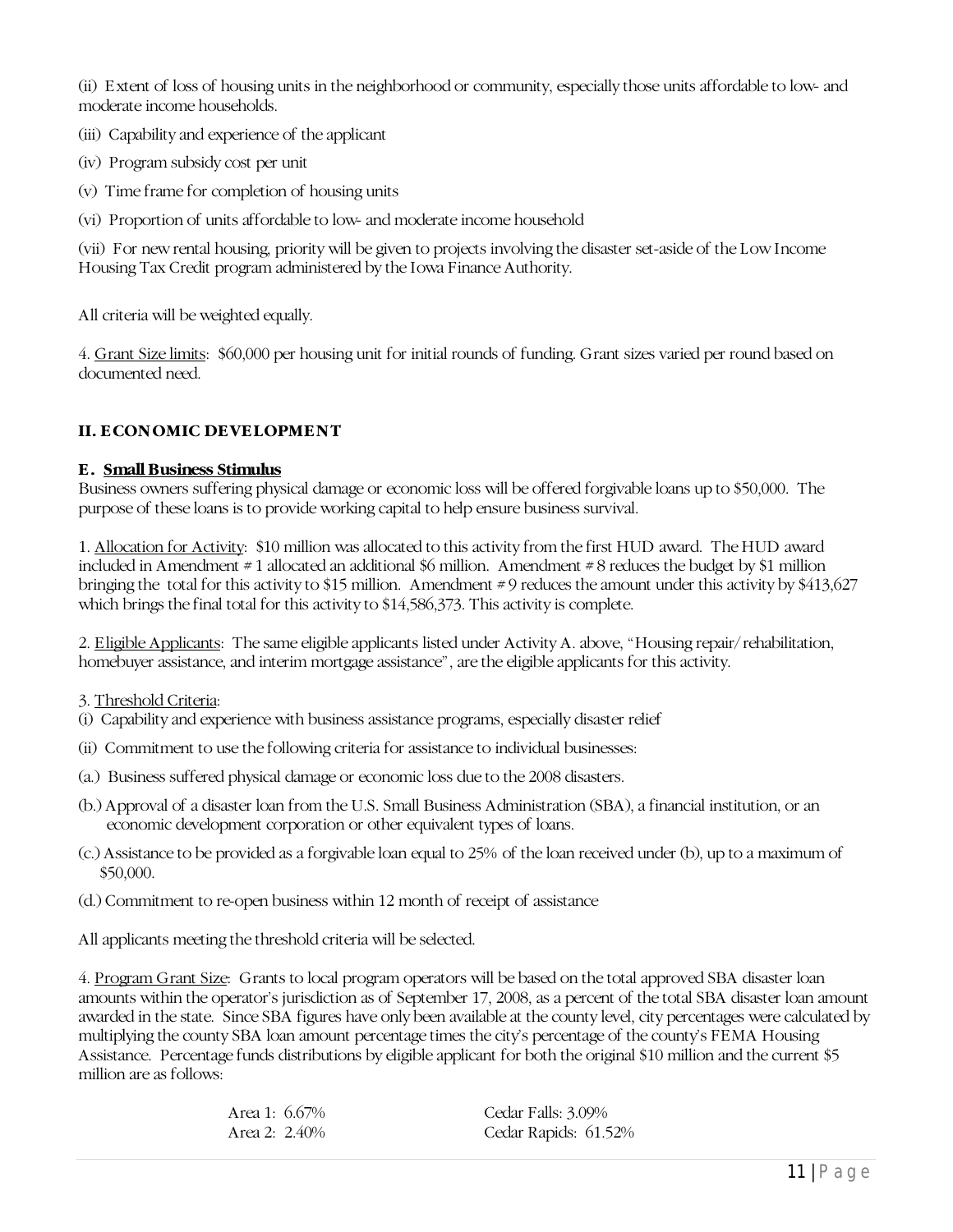| Area 3: 0.04% |  |
|---------------|--|
| Area 4: 5.63% |  |
| Area 5: 9.75% |  |
| Area 6: 0.48% |  |

Des Moines: 0.73% Iowa City: 7.40% Waterloo: 2.28%

#### **III. PUBLIC FACILITIES AND SERVICES**

#### F. Infrastructure – Match for FEMA Hazard Mitigation Projects

CDBG funds will be used as match required for infrastructure projects funded under the FEMA Hazard Mitigation Program.

1. Allocation for Activity: No funds were allocated to this activity from the first HUD award. \$16 million was allocated in Amendment #1. Amendment #8 reduced the budget by \$4,734,717. Amendment #9 reduced the budget by \$498,489. Amendment # 10 reduced the budget by \$29,523. Technical Modification # 5 reduced the budget by \$4,966,905. This brings the current total for this activity to \$5,770,366.

2. Eligible Applicants: Recipients of awards from the FEMA Hazard Mitigation Grant Program

3a Threshold criterion: Receipt of an award commitment for the FEMA Hazard Mitigation Grant Program for infrastructure projects.

3b. Criterion for Selection: Projects will be funded in order of priority determined by Iowa Homeland Security Emergency Management Division.

4. Grant Size limits: Limited to 25% or less of the total for an infrastructure project in an approved FEMA Hazard Mitigation Grant Programs awards.

#### G. Public Infrastructure – Non-FEMA

This assistance is for projects that FEMA or other sources cannot fund, but which are nevertheless critical to recovery. Examples include damaged water and sewer systems, storm drainage, levees, roads and bridges.

1. Allocation for Activity: \$10.75 million was allocated to this activity from the first HUD award. \$5 million was added to this under Amendment #1. Under Amendment # 5, \$10 million was transferred to this Activity from Activity A., Housing repair/rehabilitation, homebuyer assistance, and interim mortgage assistance, for a revised total for this Activity of \$25.75 million. Amendment # 8 reduced the budget by \$403,108. Amendment # 9 reduced the budget by \$318,326. Technical Modification # 5 increased the budget by \$4,986,411. This brings the current total for this activity in Plan 1 to \$30,014,977. All funds are obligated for this activity. All funds are obligated for this activity.

2. Eligible Applicants: City and county governments

#### 3a. Threshold Criteria

- (i) Project will address need arising from the 2008 disaster
- (ii) Project is the best alternative to resolve the need

#### 3b. Criteria for Selection:

(iii) Urgency of the need for the facility; threat to health, safety, or welfare

(iv) Sufficient other local, state, or federal funds either are not available or cannot be obtained in the time frame required.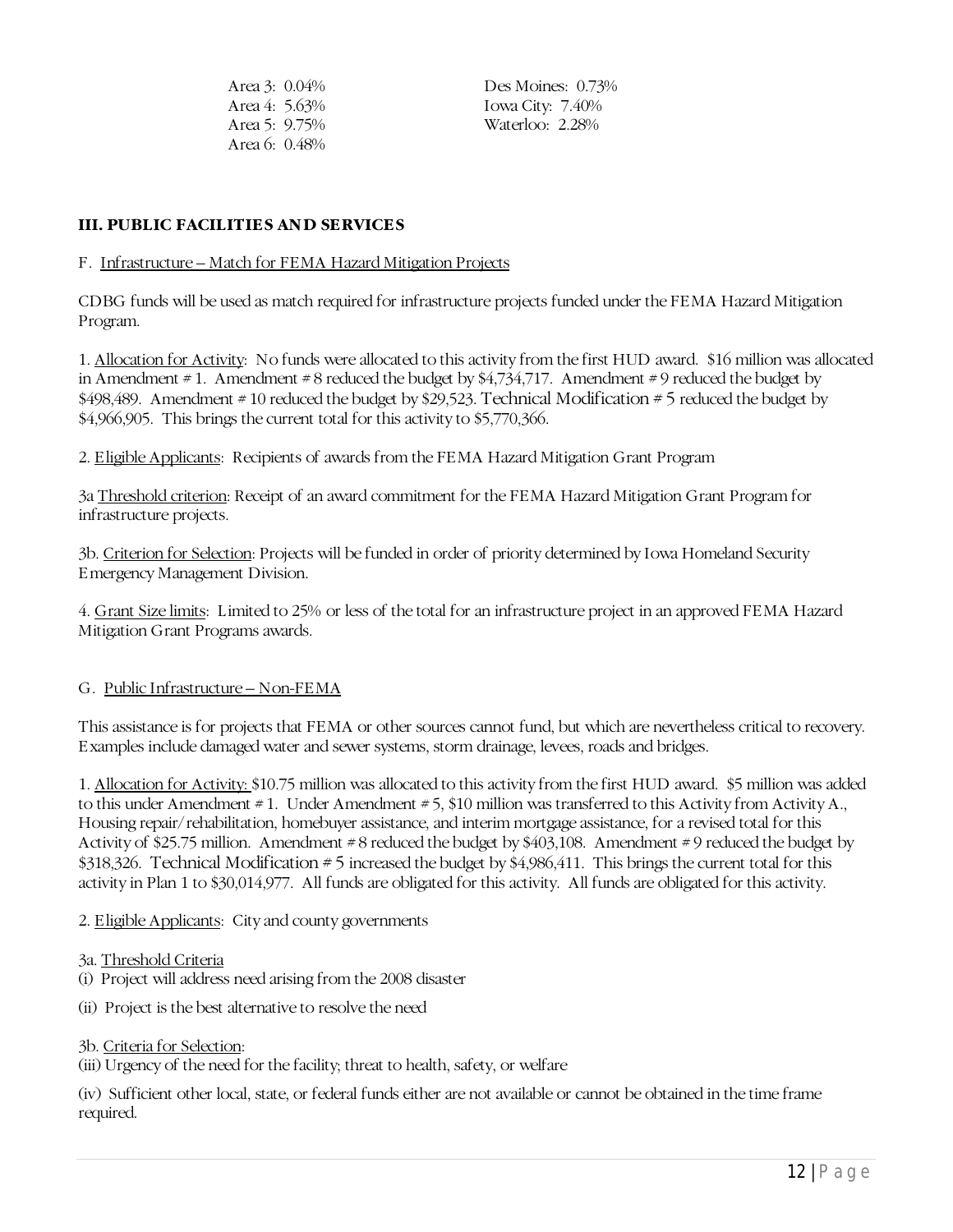(v) Use of additional local taxes or user fees in place of the requested assistance would place undue burden on residents, especially low- and moderate income households.

(vi) Likelihood that the project will be completed in a timely manner.

(vii) Benefit to low and moderate income persons

All criteria will be weighted equally.

4. Grant Size limits: No single project may be awarded more than \$25 million.

#### H. Disaster Recovery Case Management:

Disaster recovery case management assistance will be provided throughout the declared disaster area in Iowa. IDED will contract directly for these services.

The primary purpose of the Disaster Recovery Case Management activity is to ensure that all Iowans receive the necessary assistance and access to resources to recover from disaster. Case advocates will establish one-on-one relationships with individual clients impacted, to assess disaster related needs, develop long term recovery goals and plans, and implement steps to achieve their recovery goal.

The Rebuild Iowa Office will manage the Iowa Disaster Recovery Case Management system. Direct services for this activity will be subcontracted to the Iowa Disaster Human Resources Council and not-for profit community service agencies sponsoring local Long Term Recovery Committees. These agencies have been identified as the following:

Cedar Valley United Way, Buchanan County CPC, Central Iowa Chapter of the American Red Cross, Clayton County Food Shelf, Community Foundation of Greater Dubuque, United Way of the Quad Cities, United Way of Muscatine, United Way of East Central Iowa, Episcopal Diocese of Iowa, United Way of Johnson County, United Way of Story County, Northeast Iowa Community Action Corporation, and Lutheran Services of Iowa, United Way and Community Foundation of Northwest Iowa, and Des Moines County Agricultural Extension **District** 

This is a public service under HUD CDBG eligibility guidelines, for which the national objective would be urgent need due to disaster. The Iowa Disaster Recovery Case Management project will provide support for case management services for up to 5,185 individuals. This figure is derived from the national standard for providing disaster case management services to 13% of FEMA registrants; in Iowa, we have had 39,884 registrants to date. Typically, one case manager will provide 48 hours per case and carry a caseload of up to 50 cases. RIO allocation of funds to subcontractor agencies will be based on estimates of the number of individuals within areas served by the Long Term Recovery Committee(s) sponsored by the subcontractor agencies. For those counties that have not formed a Long Term Recovery Committee, the Iowa Disaster Human Resource Council (IDHRC) will provide the disaster case management.

**Allocation for Activity:** \$1,302,200 was allocated to this activity from the current HUD award. Amendment # 8 reduces the budget by \$217,146. This brings the current total for this activity to \$1,085,054. This activity is complete.

## I. Home Foreclosure Counseling Services

Home foreclosure counseling assistance will be provided throughout the declared disaster area in Iowa. The State will contract directly for these services.

The primary purpose of this activity is to stabilize housing markets and provide adequate housing by preventing or mitigating the effects of home foreclosures in disaster-impacted areas. The current source of funds for foreclosure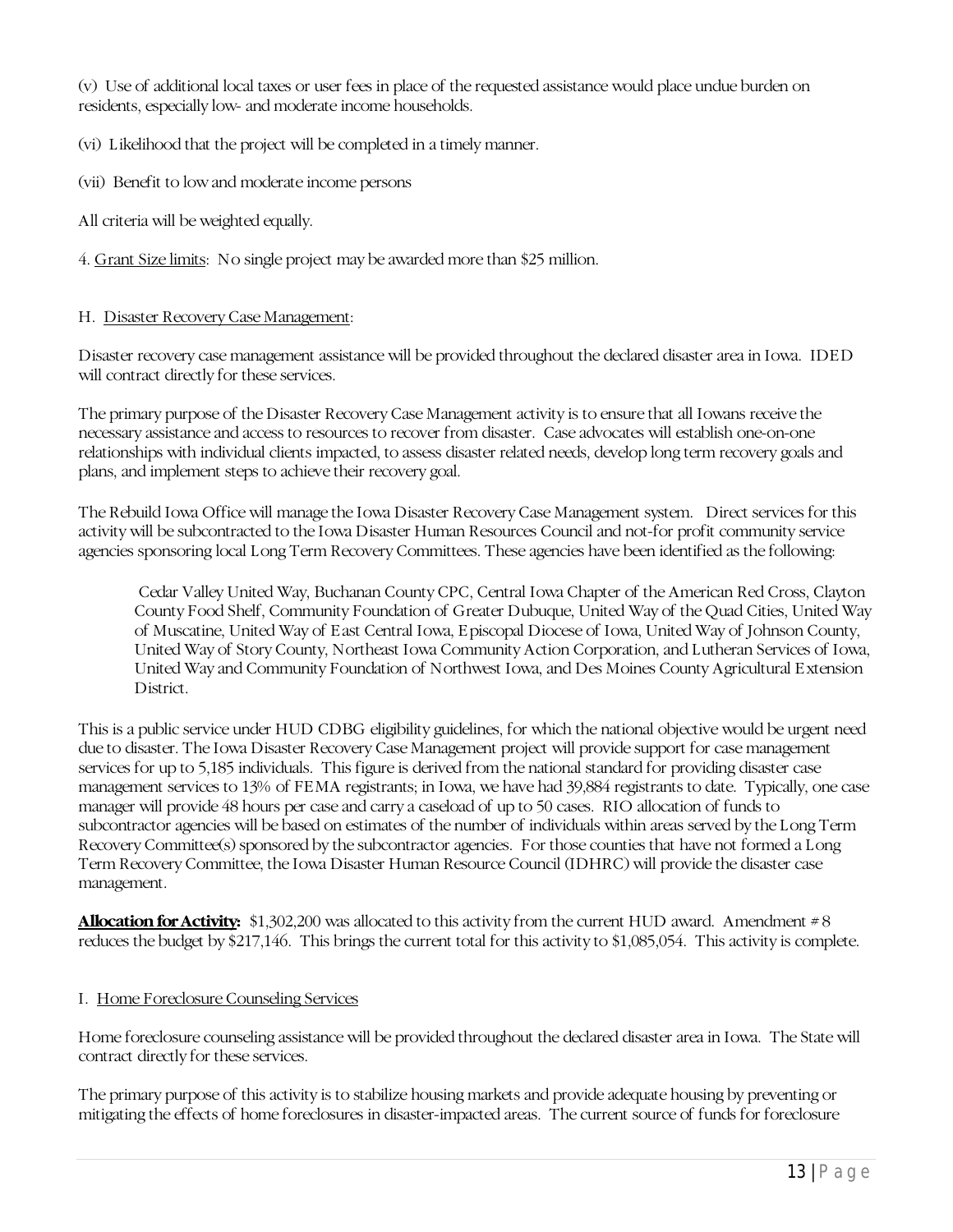counseling services in the disaster area will be depleted soon; however the demand for these services remains high, with over 100 applications coming in per week.

Counselors will work one-on-one with individual clients to assess needs related to potential foreclosures, and to develop and implement personalized action plans to avoid or mitigate foreclosures. This is a public service under HUD CDBG eligibility guidelines, for which the primary national objective would be urgent need due to disaster. This program will also likely qualify under the national objective of primary benefit to low- and moderate income households.

Allocation for Activity:\$ 1,500,000 is allocated to this activity. Amendment # 8 reduces this Activity by \$28,896. This brings the total for this activity to \$1,471,104. This activity is complete.

## **IV. ADMINISTRATION**

#### J. State and Local General Administration

State and local general administration will include staff, equipment, consultant, and other operating costs involved in selection, funding, assisting, and monitoring local projects, detailed quarterly reporting to HUD, documentation of adherence to all laws, and other expenses.

1. Allocation for Activity: The State allocated the maximum allowed 5% (\$7,834,541) of the total allocation of \$156,690,815 to Administration. Technical Modification #6 decreased this amount by \$636,062 to bring the total for this activity to \$7,198,479.

## <span id="page-16-0"></span>**CONTACT INFORMATION AND LINKS TO ENTITLEMENT CITIES AND COGS**

Contact Information for Entitlement Cities and for COGs is shown in Appendices C and D to this Plan.

## **APPLICATION PROCEDURES/FORMS**

Up to this point in the Disaster Recovery process, the only funding that has been applied for is Small Business Assistance and the Housing Repair/Homebuyer Assistance/Interim Mortgage Assistance. These funds were allocated to regions/areas according to estimated damages, they were not allocated on a competitive basis. Appendix # 1 – 2008 DRH Cedar Rapids Attachment A is a sample of the plan of action based on the state-provided template that each of the potential recipients was asked to complete and return for these two categories of funding.

IDED did not rate and rank the applications for Business Assistance and Housing. Funding was distributed for these activities based on FEMA and SBA estimates of damages, not on a rating and ranking scheme. Appendices # 2 and 3, "City Application" and "County Application" are samples of the General Applications used for Business Assistance and Housing Assistance. Appendix 4 - "Jumpstart Business" and Appendix # 5 - "Jumpstart Housing" entail the more detailed application information which are required before any drawdowns could occur. Appendix  $# 6 - "Hsg-$ Checklist" is also used as part of the complete application process.

The next activity that will be funded, after the Business Assistance, and Housing Assistance, is the Infrastructure Projects – non-FEMA activity. Appendix  $# 7 - "Infrastructure-app"$  is the application that is being used for this activity. The form for rating and ranking those infrastructure projects is included as Appendix # 8 – Disaster Infrastructure Application Review Sheet.

No formal application is planned for the Hazard Mitigation Match program. That program will not be competitive in nature, but will provide match for projects that have been determined by other agencies (i.e. FEMA). The threshold determination on these projects will be whether or not the project meets a CDBG national objective.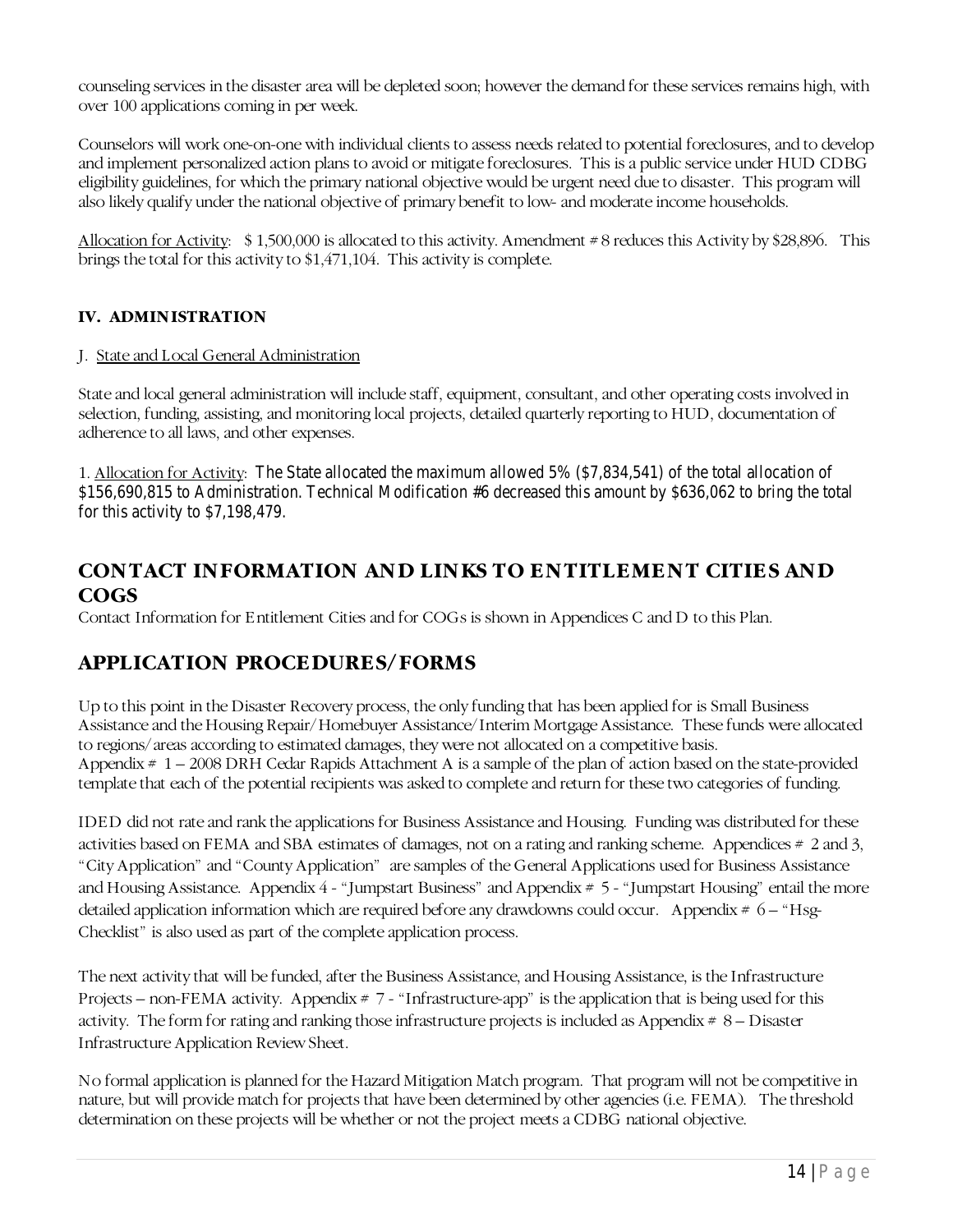# **MONITORING**

The IDED will monitor all contract expenditures for quality assurance, for compliance with federal and state regulations, and to prevent, detect, and eliminate fraud, waste and abuse. The Department is in the process of modifying current monitoring procedures to specifically address the requirements of the CDBG Disaster Recovery Program and to ensure that all contracts funded under this allocation are carried out in accordance with federal and state laws, rules, and regulations and the requirements set out in the Federal Register notice. The Department's procedures will be designed to ensure that there is no duplication of benefits that have otherwise been covered by FEMA, SBA, or private insurance, and expenditures under the program will also be monitored to ensure that such duplication of benefits did not occur. Expenditures may be disallowed if the use of funds is not an eligible CDBG activity, does not address disaster-related needs, or does not meet one of the three national CDBG objectives.

Monitoring efforts will include at least the following:

- Identifying and tracking program and project activities and ensuring that the activities relate to the eligible disaster;
- Documenting compliance with program rules and regulations;
- Confirming that no duplication of benefits occurred;
- Preventing fraud and abuse;
- Ensuring quality workmanship in CDBG-funded projects;

All grants awarded to lead counties for disaster recovery zones will be monitored at least once a year. All other grant awards will be monitored at least once during the term of the contract. The IDED will utilize a checklist or checklists similar to those used in monitoring regular CDBG program activities, for purposes of monitoring the disaster funding.

## **LMI BENEFIT**

Federal regulations require that at least 50% of the funding through the disaster appropriation is used for activities that principally benefit low- and moderate-income (LMI) persons. The state projects that this requirement will be met through the following activities:

| Repair/rehab., Homebuyer Asst. - $80\% \times $57,518,337 = $46,014,670$ |
|--------------------------------------------------------------------------|
| Production and infrastructure - $80\% \times 23,035,737 = 18,428,590$    |
| $-80\% \times 20,000,000 = 16,000,000$                                   |
| $-10\% \times 16,000,000 = 1,600,000$                                    |
| Infrastructure – non-FEMA - $10\%$ x $15,750,000$ = $1,575,000$          |
|                                                                          |
| $$83,618,260 = 53.37\% \text{ of total Iowa allocation}$                 |
|                                                                          |
|                                                                          |

If it appears that the targets above are not being met, the State can revise the housing eligibility criteria to be 80% LMI (rather than the current 100%), and/or bolster the LMI rating weighting for selection of the non-FEMA Infrastructure projects.

The above projections reflect the initial distribution of funds, the State has continued to monitor LMI distribution and in an effort to ensure LMI ratio, all awards made after 2014 were limited to only LMI benefit activities. See *Disaster Recovery LMI Estimates* report for current calculations.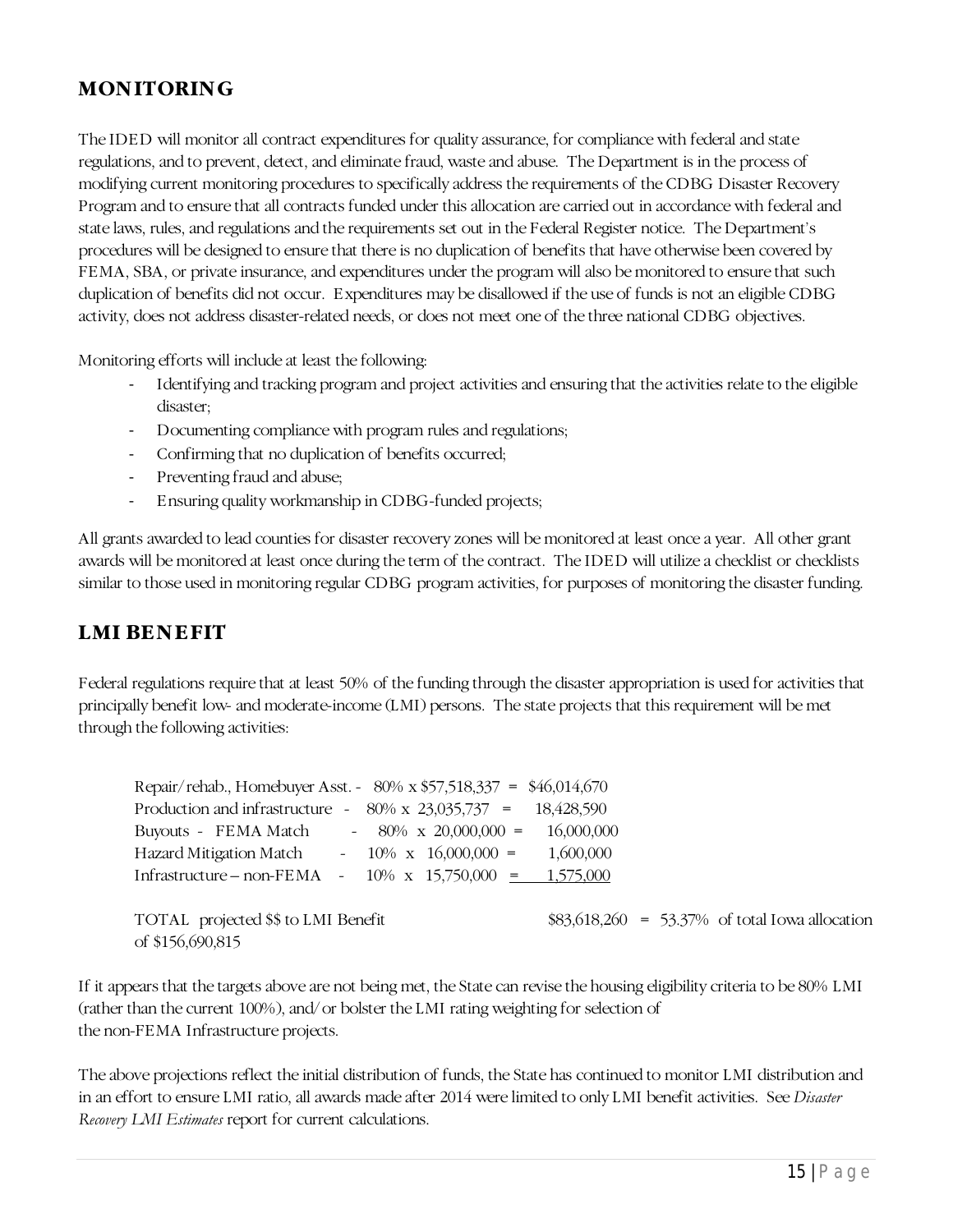## <span id="page-18-0"></span>**STEPS THE STATE WILL TAKE TO AVOID OR MITIGATE OCCURRENCES OF FRAUD, ABUSE, AND MISMANAGEMENT**

#### <span id="page-18-1"></span>**1. Administration and Staffing**

The Iowa Department of Economic Development has been designated by Governor Culver as the administrator of Iowa's allocation of the Supplemental Appropriations Act, 2008. Further, the State of Iowa CDBG Program, within the Division of Community Development, will provide technical assistance to local government grant recipients and undertake administrative and monitoring activities to ensure compliance with applicable federal requirements.

As required by federal regulation, the state will contract with an independent auditor or auditors who will independently ensure that program requirements, including non-duplication of benefits, are met, and that continual quality assurance is achieved, and who will report directly to the Governor, or, at a minimum, to the Director of the IDED.

#### **2. Increasing Capacity at Local Level**

The Department will be contracting with six lead Councils of Governments and five Entitlement Cities to administer the disaster funding. The Department has been working with the Iowa Councils of Governments (COGs) on CDBG administration for over 25 years and we meet regularly with the Iowa Association of Regional Councils. In addition, IDED has been working with the Entitlement City staffs since the disaster to keep them updated on events and timelines. In fact, the Entitlement Cities have participated in several of our conference calls with HUD officials regarding how to implement HUD requirements, etc.

IDED will provide on-going training to the COGs and Entitlement Cities as the need arises. The first training session will be held on September 22 and 23 to train them on grant administration requirements. As additional funding comes through HUD for Action Plan activities we will continue to meet with these COGs and Entitlement Cities in person, via telephone conference calls and over the State of Iowa's video conferencing network known as the ICN. All COGs and Entitlement Cities administering the funds will be invited to the Iowa Grant Symposium on December 16, 2008 in Ames, Iowa. This workshop is for grant management professionals involved in the financial and administrative management of federal grant awards. The U.S. Department of Labor will lead the workshop and provide training on controlling regulations, budgeting, cash management, financial reporting, cost principals, cost classification, procurement and agreements, sub-recipient monitoring, match/leveraged resources, property and grant closeout.

#### **3. Prevention of Duplication of Benefits**

For Business Assistance Activities, the Department will be providing the Small Business Administration and other lending institutions information regarding the recipients of our assistance so that SBA or other lending institutions can reduce their loan to the recipient accordingly. For Housing Assistance Activities, the Department will work with FEMA and SBA to get recipient data in order to avoid duplication of benefits. In the case of the Housing Assistance Activity, the duplication of benefits check will occur at the subgrantee level and routinely monitored by the Department for compliance. If necessary, the Department of Economic Development will require each recipient to document and verify any funding that has been received through FEMA, SBA or EDA through procedures established by the Department and implemented at the subgrantee level.

#### <span id="page-18-2"></span>**4. National Objective**

All activities must meet one of the three national objectives set out in the Housing and Community Development Act (address slum and blight, urgent need, or primarily benefit LMI persons). At least 50% of the Supplemental Funding will be used for activities that meet the National Objective of primarily benefiting persons of low- and moderate-income.

#### <span id="page-18-3"></span>**5. Administrative Costs**

Subgrantees are strongly encouraged to minimize their administrative costs so that the amount available for program activities will be maximized. To promote this goal, the amount of allowable subgrantee administrative costs will be capped at a reasonable amount for each of the various activity categories (i.e. housing repair, public facilities, business assistance), but will not exceed 10% for any of the categories. In any instance where the subgrantee believes this amount is not sufficient for their activities, they may petition the IDED to allow administrative costs in an amount up to 15 percent of the grant or contract amount.

#### <span id="page-18-4"></span>**6. Program Changes through Contract Amendments**

All subgrantees will be encouraged to carefully plan projects that meet the stated requirements and to specify activities, associated costs, and proposed accomplishments and beneficiaries in order to reduce the need for amending contracts.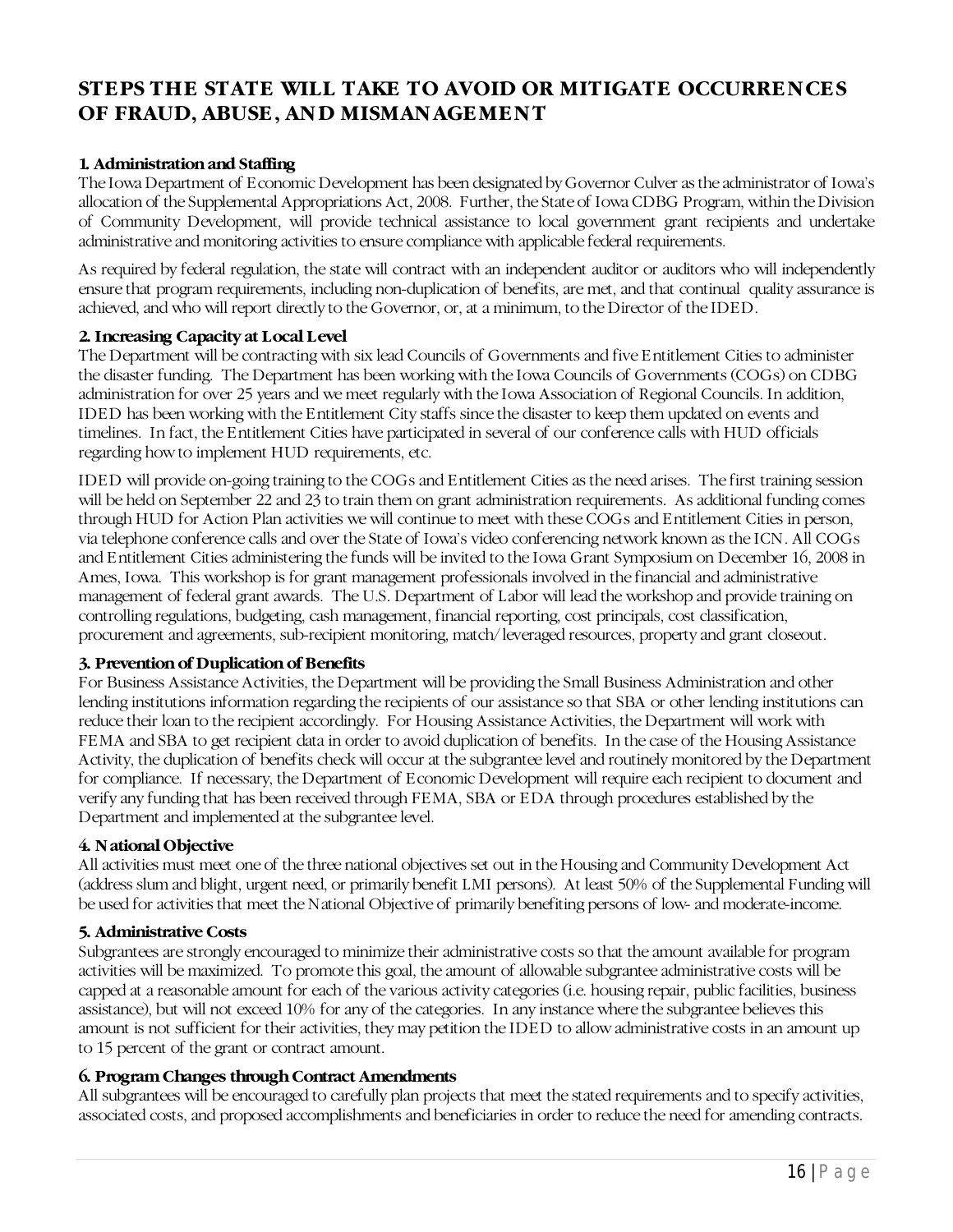Subgrantees should contact the IDED prior to requesting an amendment or contract modification that affects the budget, activities, beneficiaries, or time frame for accomplishing the proposed activities. Should a proposed amendment result in the need for modification of the Action Plan, the state will follow the process required by HUD for amending the Action Plan.

Substantial amendments may be cause to review the entire Application submitted to determine if the project is meeting its stated goals and its timelines.

#### <span id="page-19-0"></span>**7. Documentation**

The use of the disaster funding is contingent upon certain requirements, and both the state and local government will be expected to certify that these requirements will be met or carried out. The chief elected official, or designee authorized by the local governing authority of the local government applying for funds will be required to certify in writing that the grant will be carried out in accordance with applicable laws and regulations.

In addition, local governments will be required to submit or maintain documentation that fully supports the application that is submitted to the Department. Failure to document that the project is needed as a result of the disaster(s), or to mitigate the effects of future disasters, will result in an application being declared ineligible. If this discovery is made after an award has been made, the contract with the local government may be terminated and the local government may have to repay any funds received to that point.

## <span id="page-19-1"></span>**8. Reporting**

Each awarded applicant must report on a form provided by the Department on the status of the activities undertaken and the funds drawn. Additional reporting requirements (i.e., annual audits, contractual obligations and minority business enterprise reports, as applicable) will be specified in the Department's contractual agreement. Some recipients may be asked to report using the online Disaster Recovery Grant Reporting system.

#### <span id="page-19-2"></span>**9. Citizen Complaints**

All subgrantees and recipients must establish procedures for responding to citizens' complaints regarding activities carried out utilizing these funds. Citizens should be provided with an appropriate address, phone number, and times during which they may submit such complaints. Subgrantees should provide a written response to every citizen complaint within 15 working days of the complaint the state will be the final arbitrator in these matters.

#### <span id="page-19-3"></span>**10. Regulatory Requirements**

Subgrantees must comply with fair housing, nondiscrimination, labor standards, and environmental requirements applicable to the CDBG Program, as follows:

(i) Fair Housing: Each Subgrantee will be required to take steps to affirmatively further fair housing; and when gathering public input, planning, and implementing housing related activities, will include participation by neighborhood organizations, community development organizations, social service organizations, community housing development organizations, and members of each distinct affected community or neighborhood which might fall into the assistance category of low and moderate income communities.

(ii) Nondiscrimination: Each Subgrantee will be required to adhere to the Departments' established policies which ensure that no person be excluded, denied benefits or subjected to discrimination on the basis race, color, national origin, religion, sex, familial status, and/or physical and mental handicap under any program funded in whole or in part by Federal CDBG funds. Subgrantees will be required to document compliance with all nondiscrimination laws, executive orders, and regulations.

(iii) Labor Standards: Each Subgrantee will be required to oversee compliance with Davis-Bacon Labor Standards and related laws and regulations. Regulations require all laborers and mechanics employed by contractors or subcontractors on CDBG funded or CDBG assisted public works construction contracts in excess of \$2,000, or residential construction or rehabilitation projects involving eight or more units be paid wages no less than those prescribed by the Department of Labor and in accordance with Davis Bacon Related Acts.

(iv) Environmental: Specific instructions concerning environmental requirements at 24 CFR Part 58 will be made available to all Subgrantees. Some projects will be exempt from the environmental assessment process, but all Subgrantees will be required to submit a Request for Release of Funds and Certification. Funds will not be released for expenditure until the Departments are satisfied that the appropriate environmental review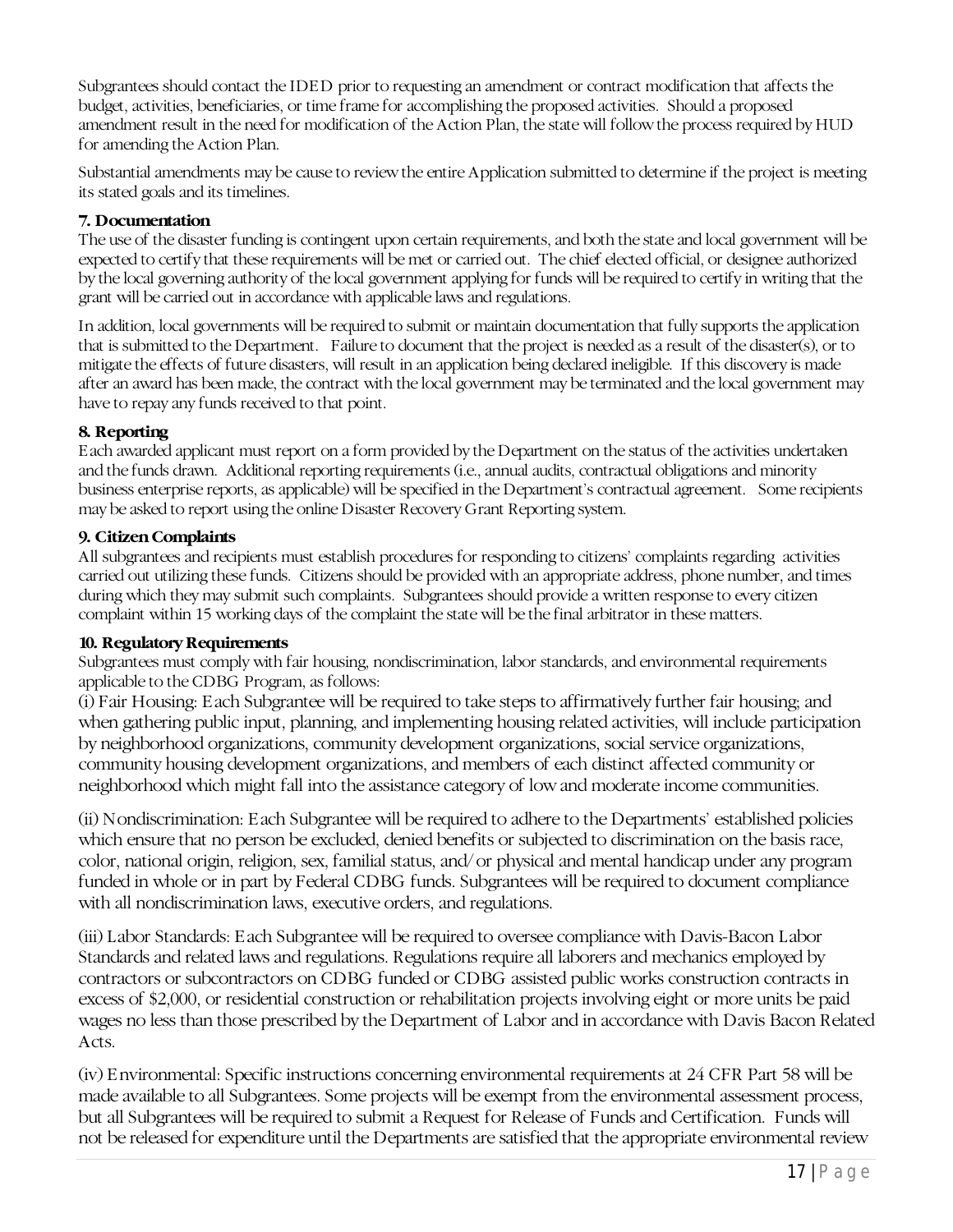has been conducted. Subgrantees will not use CDBG disaster recovery funds for any activity in an area delineated as a special flood hazard area in FEMA's most current flood advisory maps unless it also ensures that the action is designed or modified to minimize harm to or within the floodplain in accordance with Executive Order 11988 and 24 CFR Part 55.

# <span id="page-20-0"></span>**ANTI-DISPLACEMENT AND RELOCATION**

Recipients will be expected to minimize displacement of persons or entities and assist any persons or entities displaced as a result of the disasters. This is not intended to limit the ability of the recipients to conduct buyouts for destroyed and extensively damaged units or units in a flood plain.

# <span id="page-20-1"></span>**ACTION PLAN AMENDMENTS**

The following events would require a substantial amendment to the Action Plan:

- Addition or deletion of any allowable activity (e.g. Housing Assistance, Business Assistance, Public Facilities/Infrastructure) described in the Plan;
- Significant change in the planned beneficiaries;
	- A change of more than 5 percent in the original proposed funding allocation between the various activity categories of housing, economic development/business assistance, and public facilities and services (unless sufficient applications are not received to meet the targeted percentages for each activity.)

Substantial amendments to the 2008 Rebuild Iowa Disaster Recovery Action Plan, if any, will be published on the Department's website, emailed to affected units of general local government and will provide for a public comment period. All comments will be considered.

Localities will be allowed to amend projects through a "minor amendment" process if the proposed changes are minor and do not materially change the project (generally defined as 10% budget line-item change, or 10% change in beneficiaries. This provision should not be construed as allowing the general administrative budget to exceed the allowable limit. More substantial amendments will require a more formal amendment process, including permission and written agreement from IDED.



Appendix # 1 - 2008 Appendix #2 - City Apperidix # 1 - 2000 Apperidix # 2 - City Appendix # 3 - Appendix # 4 - Appendix # 5 - Appendix # 6 -<br>DRH Cedar Rapids At Application Example. [County application exjumpstart\_business\_cjumpstart\_housing\_a | hsg-checklist.p Appendix # 4 - Appendix #5 - Appendix  $# 6 -$ 





Appendix # 7 - Appendix # 7 - Appendix # 8 -<br>infrastructure-app.pc<sub>Disaster</sub> Infrastructur

18 | Page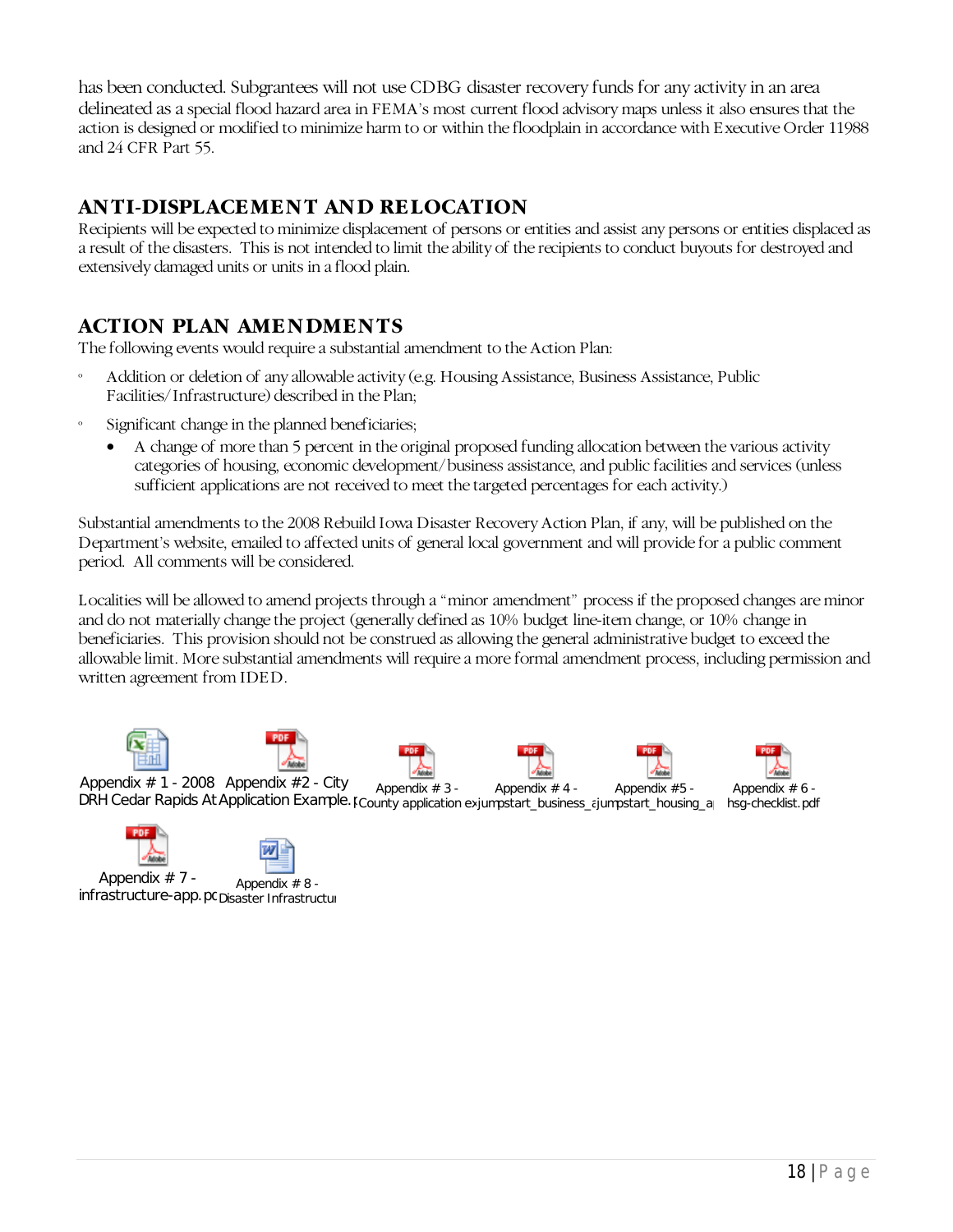# <span id="page-21-0"></span>**APPENDIX A. DEPARTMENT'S RESPONSE TO PUBLIC COMMENT**

The Action Plan was released for public comment on Wednesday, September 10. The public comment period for the document ran from September 10 to September 17. The Action Plan was posted on the Department of Economic Development's website on September 10 as well. The Plan was also emailed to all Iowa's Councils of Governments and all cities and counties in Iowa. An announcement of the Action Plan's availability was made in the Des Moines Register, a state-wide newspaper.

During the comment period the Department received two comments regarding the Housing Assistance component of the Action Plan. The Business Assistance component of the plan received the majority of comments from the public. A total of nine groups or individuals made comments regarding the eligibility requirements in the Business Assistance program. One comment was received regarding a community flooded in 2007 regarding how they might qualify for assistance.

The following comments were received by the Iowa Department of Economic Development concerning the Action Plan. A brief summary of each comment as well as the Department's response is included. Comments are arranged by topic and each comment is numbered. For more information on the pubic comments received on the Action Plan or for copies of the original comments, please contact the Iowa Department of Economic Development, the Community Development Division at 515-242-4711.

#### **Comment #1: Housing Activities – Housing Repair/Rehabilitation**

There is a statement in the action plan that indicates that rehab funds can not be used if the property is part of the buyout application. Does this mean part of the NOI or part of the actual HMGP application?

*Staff Response:* At least in this first round of supplement federal funding IDED does not want to rehabilitate homes that may be slated to be torn down in the next 18 to 24 months. Therefore, IDED is limiting this first round of CDBG to units that are not in the 100 year flood plain and are clearly out of the range of a buyout situation. As additional funds become available and communities more fully develop their Hazard Mitigation plans it will become clearer which homes will be bought out and which will be good candidates for rehabilitation.

#### **Comment #2: Economic Development – Small Business Stimulus**

Who is going to follow up on businesses that receive the funding?

*Staff Response:* Businesses will be monitored by the subgrantee to ensure compliance with the program requirements and the subgrantees will be monitored for compliance by the Iowa Department of Economic Development to ensure compliance.

#### **Comment #3: Economic Development – Small Business Stimulus**

Four comments were received that virtually mirrored one another. The concern expressed by the four respondents pertained to the amount of CDBG funding being allocated to the Business Assistance component of the Action Plan. They felt that \$10M was not sufficient to deal with the needs to businesses affected by disasters across Iowa during the summer of 2008.

*Staff Response:* The State of Iowa is in the process of directing \$20M of state funds to businesses across Iowa with virtually the same eligibility requirements as those outlined in this Action Plan. As additional federal resources come into the state we anticipate that more funding will become available to disaster impacted businesses throughout Iowa.

## **Comment #4: Economic Development – Small Business Stimulus**

Five comments were received regarding the Threshold Criteria and eligibility for the Small Business Stimulus funding. All five commenters felt that limiting the eligibility to those businesses who had received an SBA loan offer was too restrictive as many businesses may not have qualified for such a loan or would not accept such a loan as they did not want to assume more debt.

*Staff Response:* As a result of comments such as these IDED has widened the threshold criteria outlined in the plan from *receipt of a disaster loan offer from the U.S. Small Business Administration (SBA)* to the following: *the business has received a disaster loan from the SBA, a financial institution, or an economic development corporation.* IDED chose not to widen the eligibility further for the first round of federal funds because it wants to expedite the funding to businesses and still accomplish this in a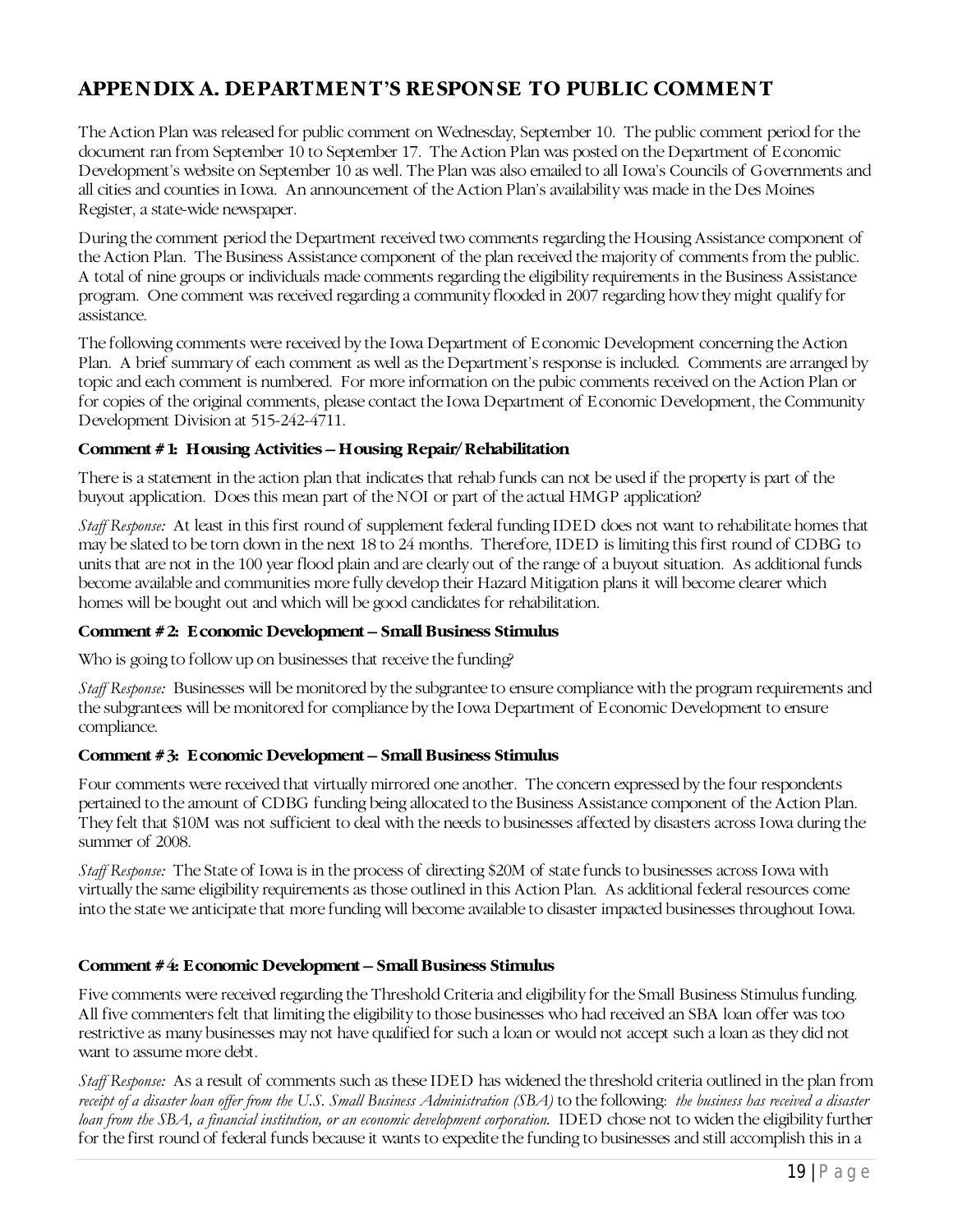responsible manner. We feel that by using the due diligence process already in place through other funders we could more quickly get the money flowing to impacted businesses. As more federal funds flow into the state the department may well expand the eligibility criteria of the businesses that are eligible to receive small business stimulus funding.

## **Comment #5: Economic Development – Small Business Stimulus**

Are home-based businesses eligible for the program?

*Staff Response:* If the business meets all of the threshold criteria it will be eligible.

## **Comment #6: Economic Development – Small Business Stimulus**

Can the State develop a program for larger businesses in an area to assist smaller businesses thereby allowing those larger businesses to claim future state tax credits?

*Staff Response:* The Iowa Legislature may well take up some type of bill next session that could provide state tax credits for businesses impacted by disasters in 2008.

#### **Comment #7: Economic Development – Small Business Stimulus**

Thousands of small businesses have been directly impacted and so have their customers. Adjusting to the changing customer base and entering the long-term recovery state can be accelerated with effective and wide-spread technical assistance (communities need similar guidance).

*Staff Response:* The State of Iowa's nationally recognized Main Street Program will be providing such assistance across the state in the coming months to small businesses affected by the disasters. Iowa's Councils of Governments are working with communities to provide technical assistance to them with the help of IDED, particularly in the area of green/sustainable redevelopment.

#### **Comment #8: Economic Development – Small Business Stimulus**

SBA has been unwilling to share information about loan applicants – so it is impossible to obtain information about individual loan recipients on which to base a forgivable loan.

*Staff Response:* Each applicant for a loan will be responsible for providing evidence of the loan to the subgrantee. IDED's HMIS provider is also working with the HUD SNAPS Office to develop a database through which FEMA can provide information to IDED regarding businesses receiving assistance through SBA.

#### **Comment #9: Economic Development – Small Business Stimulus**

Cedar Rapids has an existing program with requisite due diligence to immediately deliver this assistance to those who need it most. Why invent something new which will further delay assistance to businesses?

*Staff Response:* The City of Cedar Rapids will be a subgrantee of IDED as it is an entitlement city. They are able subcontract with the Cedar Rapids Chamber, if they so desire, so that the Chamber can deliver CDBG small business stimulus assistance to qualified businesses.

#### **Comment #10: Economic Development – Small Business Stimulus**

Stop putting so many restrictions on access to the money – looks like this money will have strings attached so it isn't going to help many people either.

*Staff Response:* IDED is trying to minimize the "strings" so that money can be made available as quickly as possible. That is one reason why we are requiring that businesses already have received some type of loan. We don't want to have to go through another due diligence process before providing the funds to businesses.

## **Comment #11: General comments about program eligibility**

Several comments were received regarding the City of Mystic and its situation as a result of a flood in 2007.

*Staff Response:* The City of Mystic can not be assisted with the funds provided through this Action Plan as they were not impacted by the disasters in 2008. However, IDED has communicated with them and assured them that we will assist them with their local match for the Hazard Mitigation Program through our CDBG Imminent Threat program.

#### **Comment #12: General Comment on Program Administration**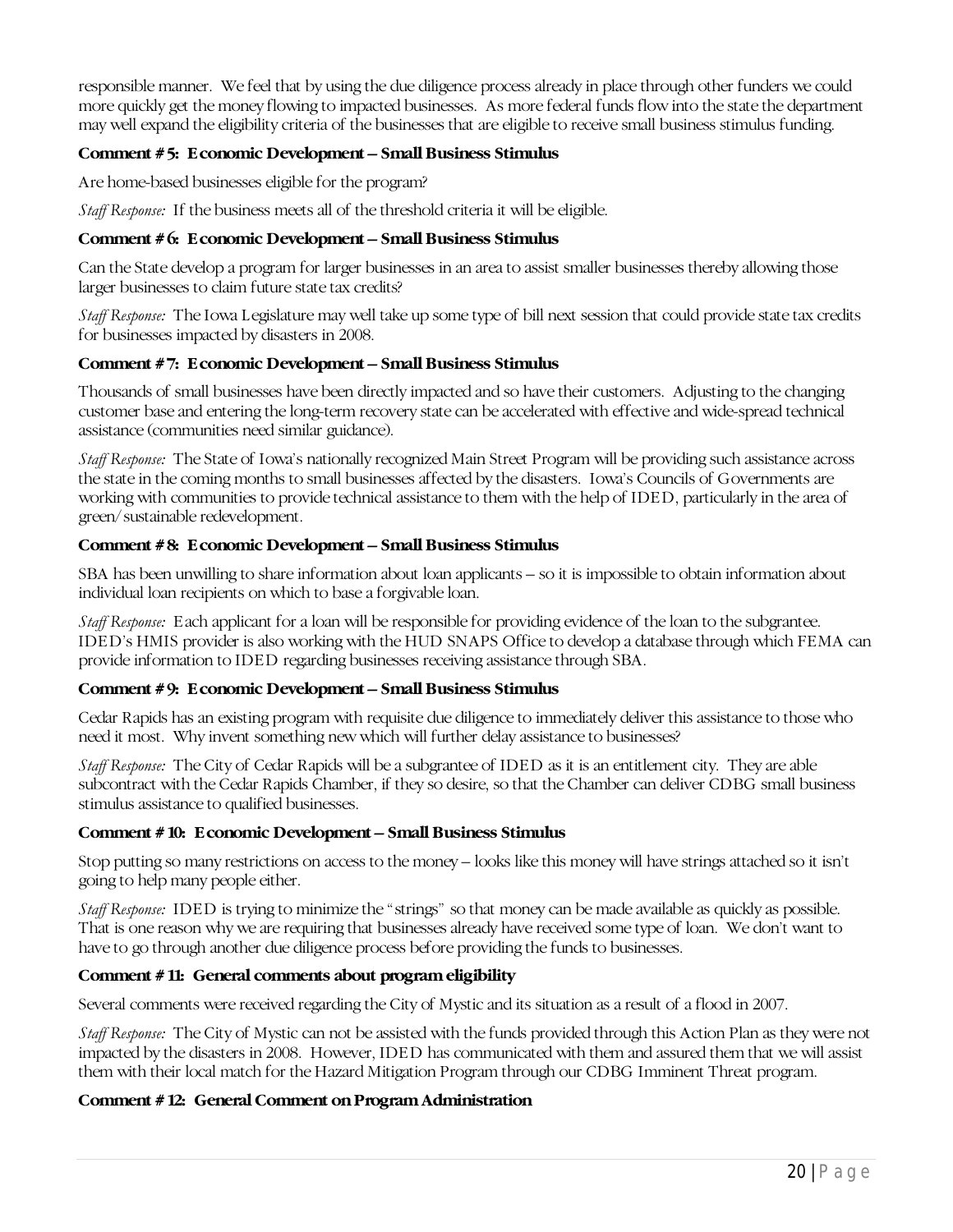There is a waiver (Appendix E) that waives the administration cap to allow up to 5% which contradicts an earlier area that allows 10% with a chance to go up to 15% if the need is substantiated. Which limit can we expect to have to follow?

*Staff Response:* The five percent applies to the cap on administrative funds that the State of Iowa can use for program administration at the state level. The ten percent cap pertains to what each subgrantee can use to operate the program at their level. If a subgrantee feels that the ten percent administrative cap is too limiting they can appeal this to IDED which may allow up to fifteen percent if the subgrantee's case is effectively made.

#### **Comment #13: General Comment on Program Administration**

Under waivers granted (Appendix E) there is a statement about reimbursement for pre-agreement costs being allowed. Does this mean any costs (construction, mortgage, inspection, etc.) or just soft costs?

*Staff Response:* Pre-agreement costs would be any allowable/eligible costs that the subgrantee has incurred pertaining to the 2008 disaster(s) that would normally be eligible costs under this program as outlined by the Action Plan.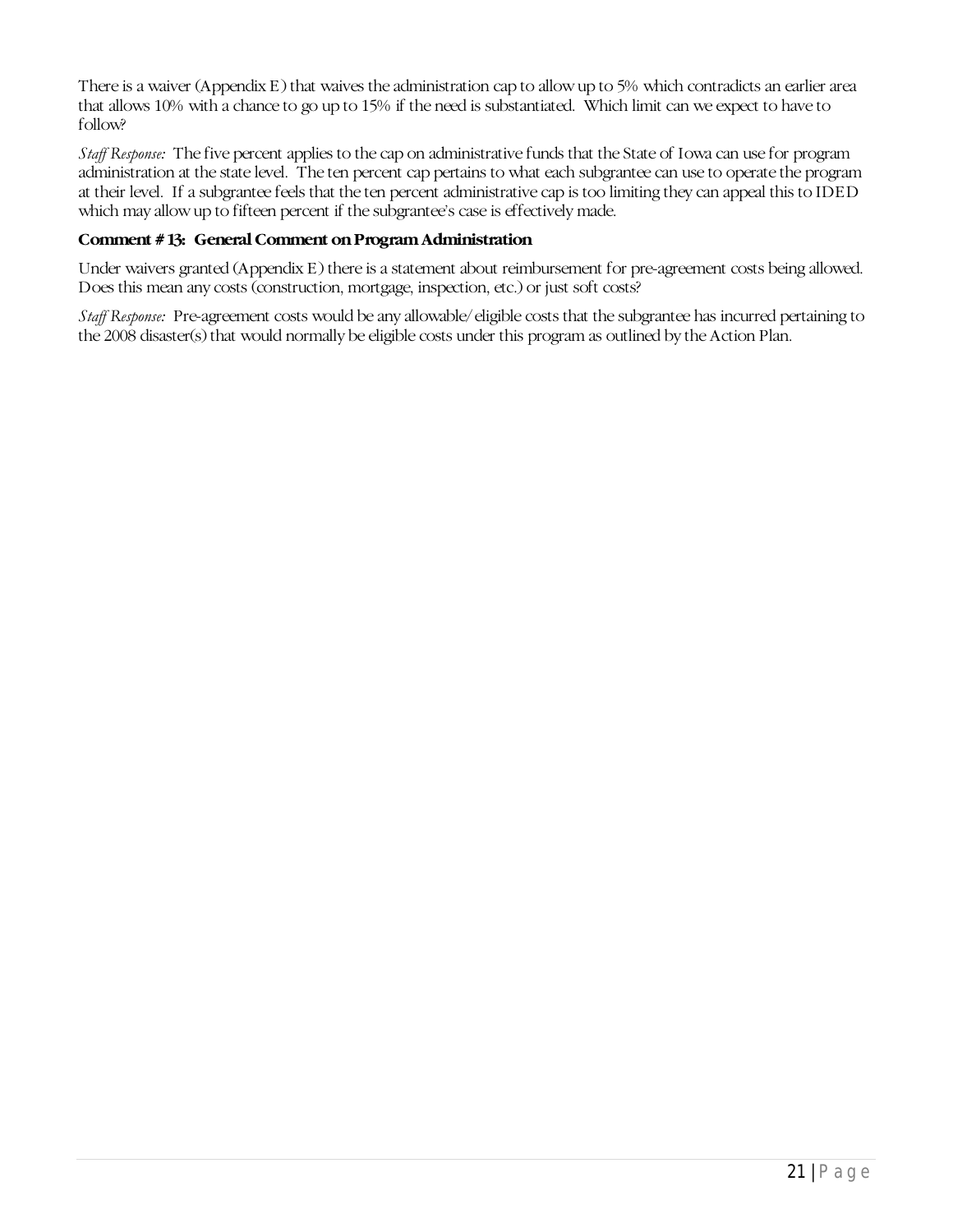# <span id="page-24-0"></span>**APPENDIX B: TIMELINE OF REBUILD IOWA EVENTS AND ACTIVITIES**

## **INITIAL 45 DAYS**

| July 17, 2008          | Initial RIAC Meeting (Des Moines)                                                                                                                                                    |
|------------------------|--------------------------------------------------------------------------------------------------------------------------------------------------------------------------------------|
| <b>July 28, 2008</b>   | Housing Task Force Meeting (Des Moines)<br>Economic and Workforce Development Task Force Meeting (West Des Moines)                                                                   |
| July 29, 2008          | Infrastructure and Transportation Task Force Meeting (West Des Moines)<br>Education Task Force Meeting (Ankeny)                                                                      |
| July 30, 2008          | Agriculture and Environment Task Force Meeting (West Des Moines)<br>Cultural Heritage Task Force Meeting (West Des Moines)<br>Records Retention Task Force Meeting (West Des Moines) |
| July 31, 2008          | RIAC Meeting (Cedar Rapids)<br>Speak Up Iowa! Listening Session (Cedar Rapids)                                                                                                       |
| August 5, 2008         | RIAC Meeting (Wapello)<br>Speak Up Iowa! Listening Session (Wapello)                                                                                                                 |
| August 6, 2008         | Public Health and Health Care Task Force Meeting (Urbandale)<br>Floodplain Management Task Force Meeting (West Des Moines)                                                           |
| <b>August 7, 2008</b>  | Long-Term Recovery Planning Task Force Meeting (Urbandale)                                                                                                                           |
| August 11, 2008        | Speak Up Iowa! Listening Session (Red Oak)                                                                                                                                           |
| <b>August 12, 2008</b> | Speak Up Iowa! Listening Session (Fort Dodge)                                                                                                                                        |
| <b>August 13, 2008</b> | Agriculture and Environment Task Force Meeting (Johnston)                                                                                                                            |
| August 19, 2008        | RIAC Meeting (Cedar Falls)<br>Speak Up Iowa! Listening Session (Cedar Falls)                                                                                                         |
| August 25-26, 2008     | RIAC Meeting (Urbandale)                                                                                                                                                             |
| August 29, 2008        | RIAC Meeting (Telephonic)                                                                                                                                                            |
| September 2, 2008      | 45 - Day Report to The Governor and Lt. Governor                                                                                                                                     |

 $\overline{\mathbf{I}}$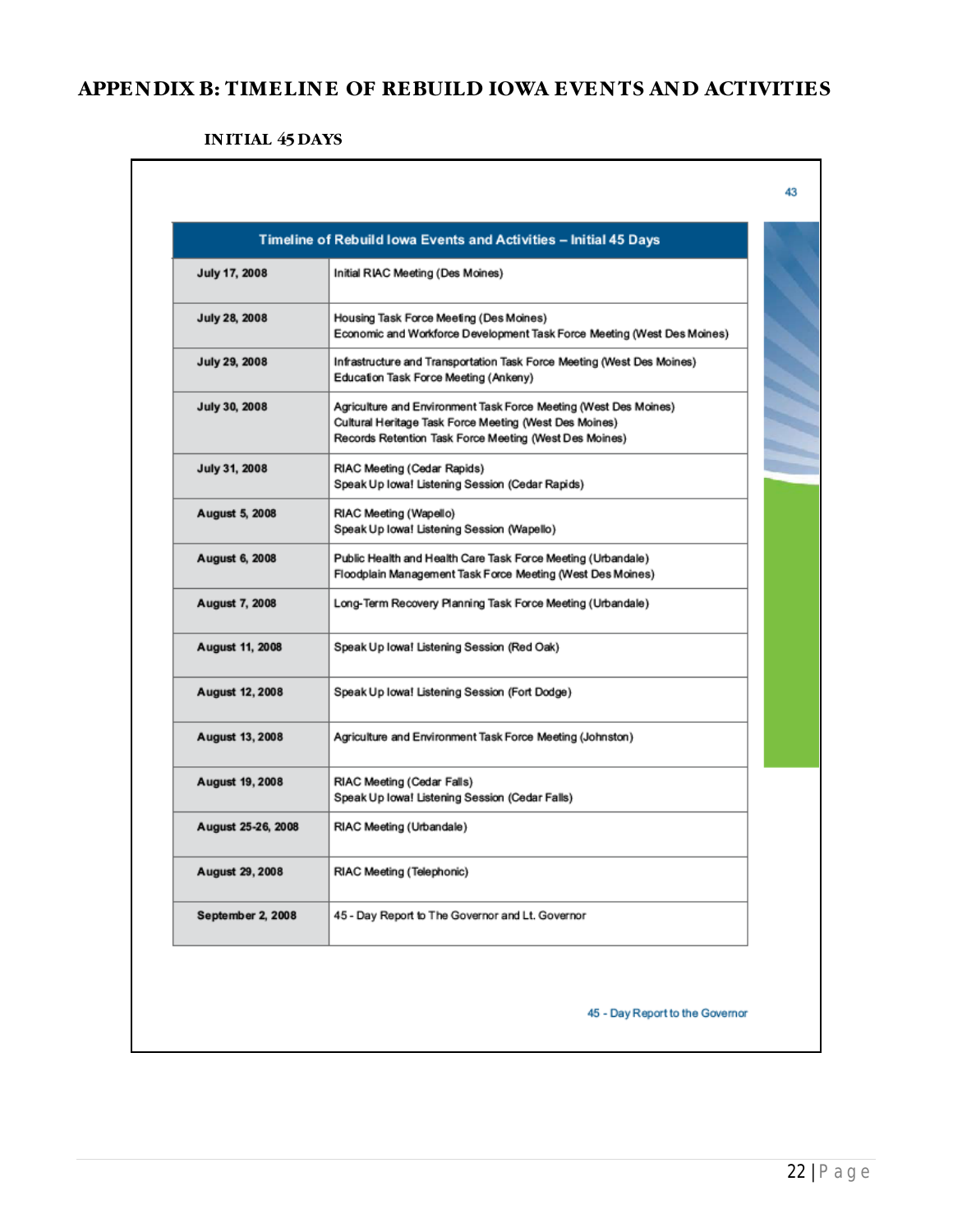## <span id="page-25-0"></span>**APPENDIX C: LIST OF COMMUNITY DEVELOPMENT/HOUSING CONTACTS FOR ENTITLEMENT COMMUNITIES**

Vanessa Baker-Latimer Housing Coordinator **City of Ames** PO Box 811 Ames, IA 50010 Phone: 515-239-5400 FAX: 515-239-5404 Email[: vbakerlatimer@ city.ames.ia.us](mailto:vbakerlatimere@city.ames.ia.us)

Michelle Langenwalter Housing & Community Development Specialist **City of Cedar Falls** 220 Clay Street Cedar Falls, IA 50613 Phone: 319-268-5168 FAX: 319-273-8610 Email[: Michelle.Langenwalter@ cedarfalls.com](mailto:Michelle.Langenwalter@cedarfalls.com)

Jane E. Benning Assisted Housing Manager Housing Services

#### **City of Cedar Rapids**

1211 6th Street SW Cedar Rapids, Iowa 52404 Phone: 319-286-5873 FAX: 319-286-5870 Email: j.benning@ cedar-rapids.org

Brenda Carrico Community Development Program Coordinator **City of Council Bluffs** 209 Pearl Street Council Bluffs, IA 51503 Phone: 712-328-4629 FAX: 712-328-4915 Email:bcarrico@ councilbluffs-ia.gov

Rita Pribyl, Senior Manager Community Planning & Economic Development **City of Davenport**

226 W. 4th Street Davenport, IA 52801 Phone: 563-326-6171 FAX: 563-328-6714 Email[: rjp@ ci.davenport.ia.us](mailto:rjp@ci.davenport.ia.us)

Carolyn C. Gathright Department of Housing Services **City of Des Moines** 100 E. Euclid, Ste 101 Des Moines, IA 50313 Phone: 515-283-4151 FAX: 515-242-2844 Email[: ccgathright@ dmgov.org](mailto:ccgathright@dmgov.org)

Timothy R. Waddell, Division Administrator Community Development Division-**IDED** 200 E. Grand Avenue **Des Moines, IA** 50309 Phone: 515-242-4780 FAX: 515-242-4809 Email[: tim.waddell@ iowalifechanging.com](mailto:timothy.waddell@iowalifechanging.com) [www.iowalifechanging.com/community/](http://www.iowalifechanging.com/community/)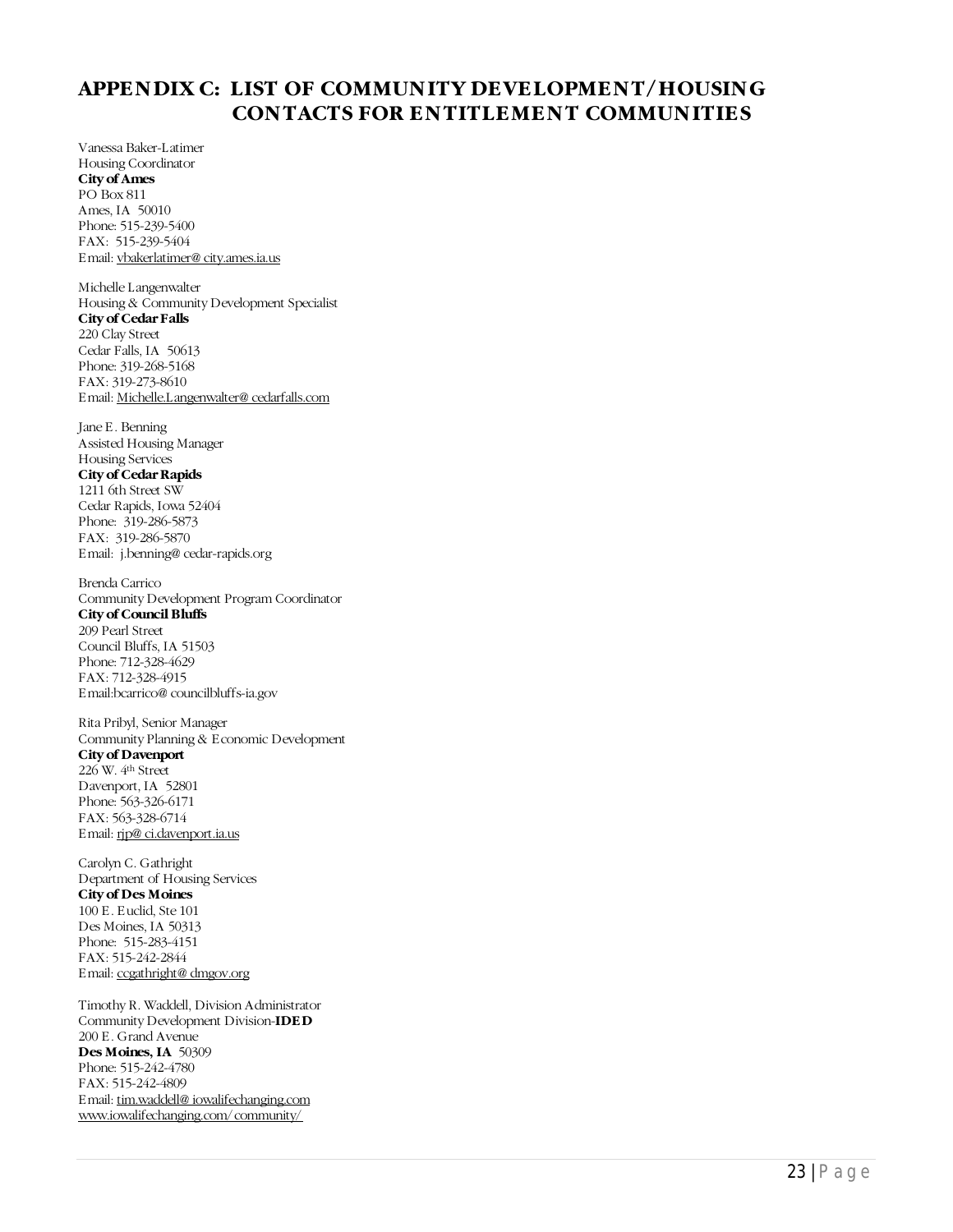Susan Minks; Neighborhood Development Division Community Development Department **City of Des Moines** 602 Robert D. Ray Drive Des Moines, IA 50309-1881 Phone: 515 -283 -4779 FAX: 515 -237 -1694 Email[: SAMinks@ dmgov.org](mailto:SAMinks@dmgov.org) Bob Schulte Federal Programs Administrator

**City of Des Moines** 100 E. Euclid Avenue Suite 101 Des Moines, IA 50313 Phone: 515 -237 -1384 Cell: 515 -202 -8976 FAX: 515 -242 -2844 Email[: raschulte@ dmgov.org](mailto:raschulte@dmgov.org)

AggieTauke Community Development Specialist **City of Dubuque** 350 W. 6th St. Suite 312 Dubuque, IA 52001 -3656 Phone: 563 -589 -4212 FAX: 563 -690 -6693 Email[: atauke@ cityofdubuque.org](mailto:atauke@cityofdubuque.org)

Steve Long Community Development Coordinator Iowa City Planning & Community Development **City of Iowa City** 410 E. Washington Street Iowa City, IA 52240 Phone: 319 -356 -5250 FAX: 319 -356 -5217 Email[: Steve-Long@ iowa-city.org](mailto:Steve-Long@iowa-city.org)

Jeff W. Hanson Planning & Neighborhood Services Division Manager **City of Sioux City** 405 6th St. PO Box 447 Sioux City, IA 51102 Phone: 712 -279 -6343 Cell: 712-898-4503 FAX: 712 -279 -0183 Email: [jeffhanson@ sioux-city.org](mailto:jeffhanson@sioux-city.org) Rudy D. Jones

Community Development Director **City of Waterloo** 620 Mulberry St. Waterloo, IA 50703 Phone: 319 -291 -4429 FAX: 319-291-4431 Email: <u>rudy.jones@ waterloo-ia.org</u>

Christine Gordon Housing Planner Community & Economic Development Department **City of West Des Moines** 4200 Mills Civic Parkway Suite 2E West Des Moines, IA 50265 Phone: 515 -273 -0770 FAX: 515 -273 -0603

Email[: Christine.Gordon@ wdm-ia.com](mailto:Christine.Gordon@wdm-ia.com)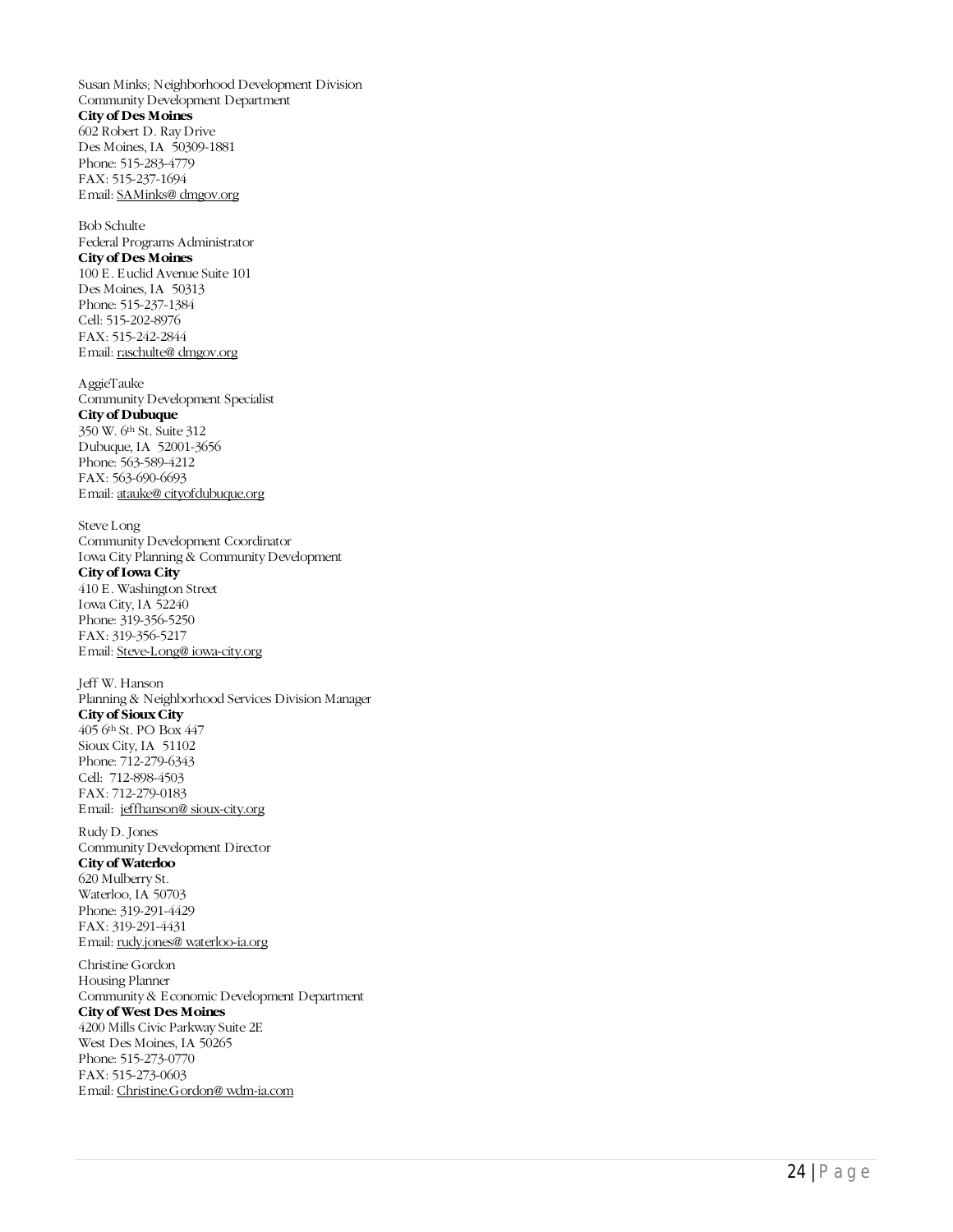## <span id="page-27-0"></span>**APPENDIX D: CONTACT LIST FOR COUNCILS OF GOVERNMENT**

Tom Masey, Director **Upper Explorerland Regional Planning Commission(UERPC)** 134 West Greene Street, P.O. Box 219 Postville, IA 52162 563/864-7551 (FAX 563/864-7535) E-Mail: [uerpc@ acegroup.cc](mailto:uerpc@acegroup.cc) (Allamakee, Clayton, Fayette, Howard, Winneshiek Counties) Joe Myhre, Director **North Iowa Area Council of Governments (NIACOG)** 525 Sixth Street SW Mason City, IA 50401 641/423-0491 (FAX 641/423-1637) E-Mail: [niacog@ niacog.org](mailto:niacog@niacog.org) (Cerro Gordo, Floyd, Franklin, Hancock, Kossuth, Mitchell, Winnebago, Worth Counties) Ted Kourousis, Interim Director **Northwest Iowa Planning and Development Commission(NWIP&DC)** 217 West 5th Street, P.O. Box 1493 Spencer, IA 51301 712/262-7225 (FAX 712/262-7665) E-Mail: [ted.kourousis@ nwipdc.org](mailto:ted.kourousis@nwipdc.org) (Buena Vista, Clay, Dickinson, Emmet, Lyon, O'Brien, Osceola, Palo Alto, Sioux Counties) Jane Gilbert & Dwight Lang, Co-Directors **Siouxland Interstate Metropolitan Planning Council (SIMPCO)** 1122 Pierce Street, P.O. Box 1077 Sioux City, IA 51102 712/279-6286 (FAX 712/279-6920) E-Mail: [simpco@ simpco.org](mailto:simpco@simpco.org) (Cherokee, Dakota, Dixon, Ida, Monona, Plymouth, Woodbury Counties) Cliff Weldon, Director **Midas Council of Governments (MIDAS)**  $602 - 1$ <sup>st</sup> Avenue, South Fort Dodge, IA 50501 515/576-7183 (FAX 515/576-7184) E-Mail: [cweldon-midas@ dodgenet.com](mailto:cweldon-midas@dodgenet.com) (Calhoun, Hamilton, Humboldt, Pocahontas, Webster, Wright Counties) Marty Wymore, Director **Region Six Planning Commission** 905 E. Main Street, Ste. A Marshalltown, IA 50158 641/752-0717 (FAX 641/752-9857) E-Mail: [mwymore@ region6planning.org](mailto:mwymore@region6planning.org) (Hardin, Marshall, Poweshiek, Tama Counties) Sharon Juon, Director **Iowa Northland Regional Council of Governments (INRCOG)** 229 East Park Avenue Waterloo, IA 50703 319/235-0311 (FAX 319/235-2891) E-Mail: [sjuon@ inrcog.org](mailto:sjuon@inrcog.org) (Black Hawk, Bremer, Buchanan, Butler, Chickasaw, Grundy Counties) Kelley Deutmeyer, Director **East Central Intergovernmental Association (ECIA)** 3999 Pennsylvania Avenue, Ste. 200 Dubuque, IA 52002 563/556-4166 (FAX 563/556-0348) E-Mail: [kdeutmeyer@ ecia.org](mailto:kdeutmeyer@ecia.org) (Cedar, Clinton, Delaware, Dubuque, Jackson Counties) Denise Bulat, Director **Bi-State Regional Commission** 1504 Third Avenue P.O. Box 3368 Rock Island, IL 61204-3368 309/793-6300 (FAX 309/793-6305)

(Muscatine, and Scott Counties)

E-Mail: [dbulat@ bistateonline.org](mailto:dbulat@bistateonline.org)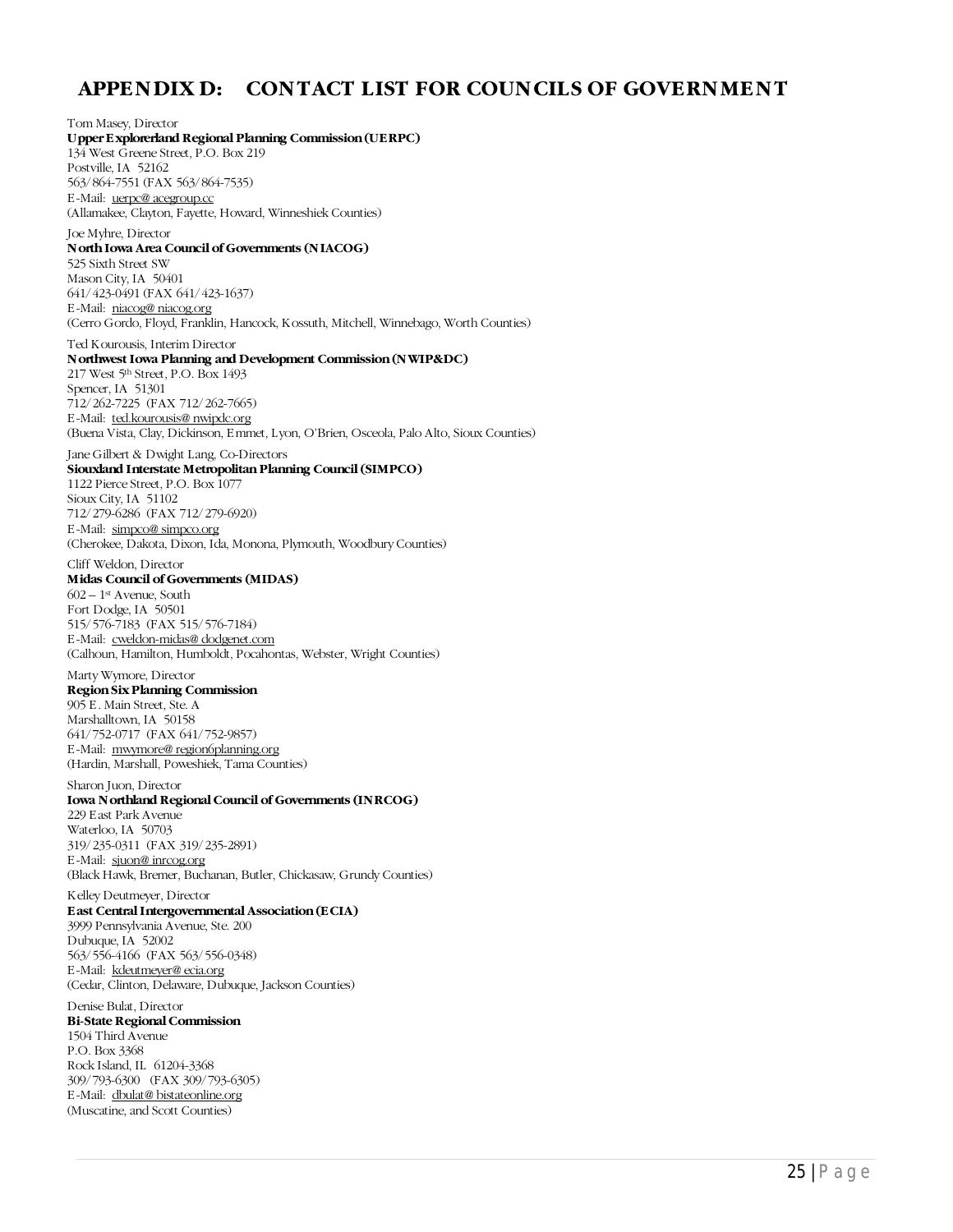#### Doug Elliott, Director **East Central Iowa Council of Governments (ECICOG)**

700 16th Street NE, Suite 301 Cedar Rapids, IA 52402 319/365-9941 ext. 22 (FAX 319/365-9981) E-Mail: [doug.elliott@ ecicog.org](mailto:doug.elliott@ecicog.org) (Benton, Iowa, Johnson, Jones, Linn, Washington Counties)

#### Rick Hunsaker, Director

#### **Region XII Council of Governments**

1009 East Anthony Street P.O. Box 768 Carroll, IA 51401 712/792-9914 (FAX 712/792-1757) E-Mail: [rhunsaker@ region12cog.org](mailto:rhunsaker@region12cog.org) (Audubon, Carroll, Crawford, Greene, Guthrie, Sac, Dallas Counties)

#### MJ Broomfield, Director **Southwest Iowa Planning Council (SWIPCO)**

1501 S.W. 7th Street Atlantic, IA 50022 712/243-4196 (FAX 712/243-3458) E-Mail: [swipco@ metc.net](mailto:swipco@metc.net) (Cass, Fremont, Harrison, Mills, Montgomery, Page, Pottawattamie, Shelby Counties)

#### Timothy J. Ostroski, Director

#### **(SICOG) Southern Iowa Council of Governments**

101 E. Montgomery St. P.O. Box 102 Creston, IA 50801-0102 641/782-8491 (FAX 641/782-8492) E-Mail: [sicog@ sicog.com](mailto:sicog@sicog.com) (Adams, Clarke, Decatur, Madison, Ringgold, Taylor, Union Counties)

#### Ellen Foudree, Director

**Area 15 Regional Planning Commission** 651 Indian Hills Drive, Bldg. 17 P.O. Box 1110 Ottumwa, IA 52501 641/684-6551 (FAX 641/684-4894) E-Mail: [area15rpc@ ihcc.cc.ia.us](mailto:area15rpc@ihcc.cc.ia.us) (Davis, Jefferson, Keokuk, Mahaska, Van Buren and Wapello Counties)

#### Brian Tapp, Director

**(SEIRPC) Southeast Iowa Regional Planning Commission**

200 Front St., Ste. 400 P.O. Box 397 Burlington, IA 52601 319/753-5107 (FAX 319/754-4763) E-Mail: [btapp@ seirpc.com](mailto:btapp@seirpc.com) (Des Moines, Henry, Lee, Louisa Counties)

#### Paul F. Mullen, Director **(MAPA) Metropolitan Area Planning Agency**

2222 Cuming Omaha, NE 68102 402/444-6866 (FAX 402/342-0949) E-Mail: [mapa@ mapacog.org](mailto:mapa@mapacog.org) (Mills and Pottawattamie Counties)

#### Tracy Daughterty-Miller, Director **Chariton Valley Planning & Development**

Historical Courthouse Square District 205 ½ N. 13th Street Centerville, IA 52544 641/437-4359 (FAX 641/437-1161) E-Mail: [tmiller@ charitonvalleyplanning.com](mailto:tmiller@charitonvalleyplanning.com) (Appanoose, Lucas, Monroe and Wayne Counties)

#### Tom Kane, Director **Central Iowa Regional Transportation Planning Alliance**

6200 Aurora Ave., Ste. 300W,Merle Hay Centre Urbandale, IA 50322-2866 515/334-0075 (FAX 515/334-0098) (Boone, Dallas, Jasper, Madison, Marion, Story, Polk and Warren Counties) \*Not a COG, but represent the counties in Central Iowa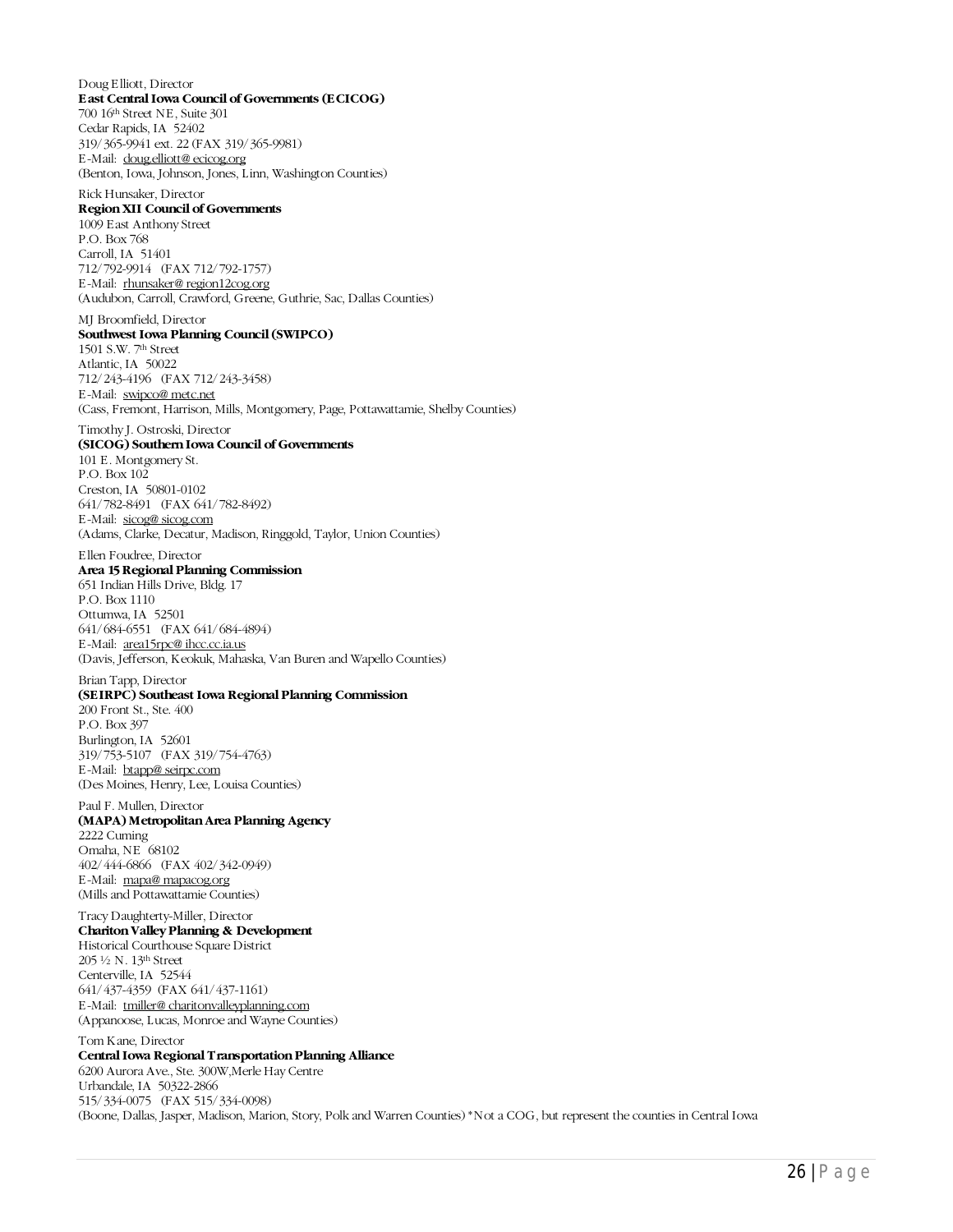## <span id="page-29-0"></span>**APPENDIX E: WAIVERS APPROVED TO DATE**

A complete list of the waivers approved to date can be found in the September 11, 2008 Federal Register, page 52870.

Following is a summary of the approved waivers. Refer to the Federal Register for the complete language on the approved waivers.

- º Waiving 70% required overall benefit to LMI adjusted to 50%
- º Waiving requirement to distribute to units of local government only
- º Waiving required consistency with consolidated plan
- º Waiving Action Plan requirements; substituting an Action Plan for Disaster Recovery
- º Waiving certain citizen participation requirements to streamline the process
- º Waiving administration cap to allow up to 5%
- º Waiving annual reporting requirements; substituting quarterly reporting
- º Waiver to allow new housing construction
- º Waiver allowing homeownership assistance to persons up to 120% of median income
- º Limited waiver of anti-pirating provisions for business assistance
- º Waiver of certain URA and relocation requirements
- º Waiver to allow state flexibility on requirements re: program income
- º Waiver of standard certifications; substituting alternative certifications
- º Waiver allowing reimbursement for pre-agreement costs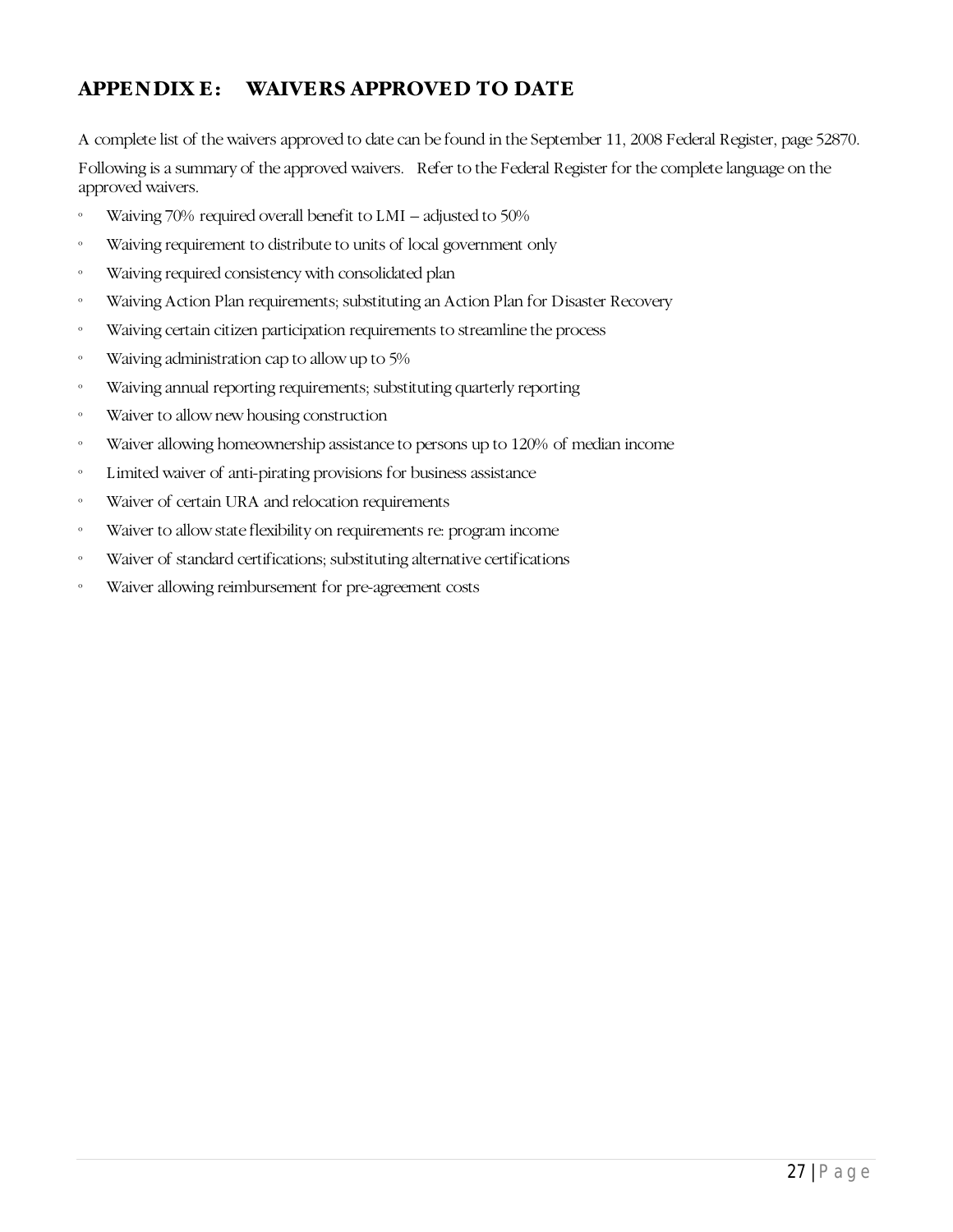## <span id="page-30-0"></span>**APPENDIX F: CERTIFICATIONS FOR STATE GOVERNMENTS, WAIVER AND ALTERNATIVE REQUIREMENT**

#### **In accordance with the applicable statutes and the regulations governing the consolidated plan and the Supplemental Appropriations Act, 2008, the State certifies that:**

- a) The state certifies that it will affirmatively further fair housing, which means that it will conduct an analysis to identify impediments to fair housing choice within the state, take appropriate actions to overcome the effects of any impediments identified through that analysis, and maintain records reflecting the analysis and actions in this regard. (See 24 CFR 570.487(b)(2).)
- b) The state certifies that it has in effect and is following a residential anti-displacement and relocation assistance plan in connection with any activity assisted with funding under the CDBG program.
- c) The state certifies its compliance with restrictions on lobbying required by 24 CFR Part 87, together with disclosure forms, if required by that Part.
- d) The state certifies that the Action Plan for Disaster Recovery is authorized under state law and that the state, and any entity or entities designated by the state, possesses the legal authority to carry out the program for which it is seeking funding, in accordance with applicable HUD regulations and this Notice.
- e) The state certifies that it will comply with the acquisition and relocation requirements of the Uniform Relocation Assistance and Real Property Acquisition Policies Act of 1970, as amended, and implementing regulations at 49 CFR Part 24, except where waivers or alternative requirements are provided for this grant.
- f) The state certifies that it will comply with section 3 of the Housing and Urban Development Act of 1968 (12 U.S.C. 1701u), and implementing regulations at 24 CFR Part 135.
- g) The state certifies that it is following a detailed citizen participation plan that satisfies the requirements of 24 CFR 91.115 (except as provided for in notices providing waivers and alternative requirements for this grant), and that each unit of general local government that is receiving assistance from the state is following a detailed citizen participation plan that satisfies the requirements of 24 CFR 570.486 (except as provided for in notices providing waivers and alternative requirements for this grant).
- h) The state certifies that it has consulted with affected units of local government in counties designated in covered major disaster declarations in the nonentitlement, entitlement and tribal areas of the state in determining the method of distribution of funding;
- i) The state certifies that it is complying with each of the following criteria:
	- 1) Funds will be used solely for necessary expenses related to disaster relief, long-term recovery, and restoration of infrastructure in areas covered by a declaration of major disaster under title IV of the Robert T. Stafford Disaster Relief and Emergency Assistance Act (42 U.S.C. 5121 et seq.) as a result of recent natural disasters.
	- 2) With respect to activities expected to be assisted with CDBG disaster recovery funds, the action plan has been developed so as to give the maximum feasible priority to activities that will benefit low- and moderate-income families.
	- 3) The aggregate use of CDBG disaster recovery funds shall principally benefit low- and moderate-income families in a manner that ensures that at least 50 percent of the amount is expended for activities that benefit such persons during the designated period.
	- 4) The state will not attempt to recover any capital costs of public improvements assisted with CDBG disaster recovery grant funds, by assessing any amount against properties owned and occupied by persons of low- and moderate-income, including any fee charged or assessment made as a condition of obtaining access to such public improvements, unless (A) disaster recovery grant funds are used to pay the proportion of such fee or assessment that relates to the capital costs of such public improvements that are financed from revenue sources other than under this title; or (B) for purposes of assessing any amount against properties owned and occupied by persons of moderate income, the grantee certifies to the Secretary that it lacks sufficient CDBG funds (in any form) to comply with the requirements of clause (A).
- j) The state certifies that the grant will be conducted and administered in conformity with title VI of the Civil Rights Act of 1964 (42 U.S.C. 2000d) and the Fair Housing Act (42 U.S.C. 3601-3619) and implementing regulations.
- k) The state certifies that it has and that it will require units of general local government that receive grant funds to certify that they have adopted and are enforcing:
	- 1) A policy prohibiting the use of excessive force by law enforcement agencies within its jurisdiction against any individuals engaged in non-violent civil rights demonstrations; and